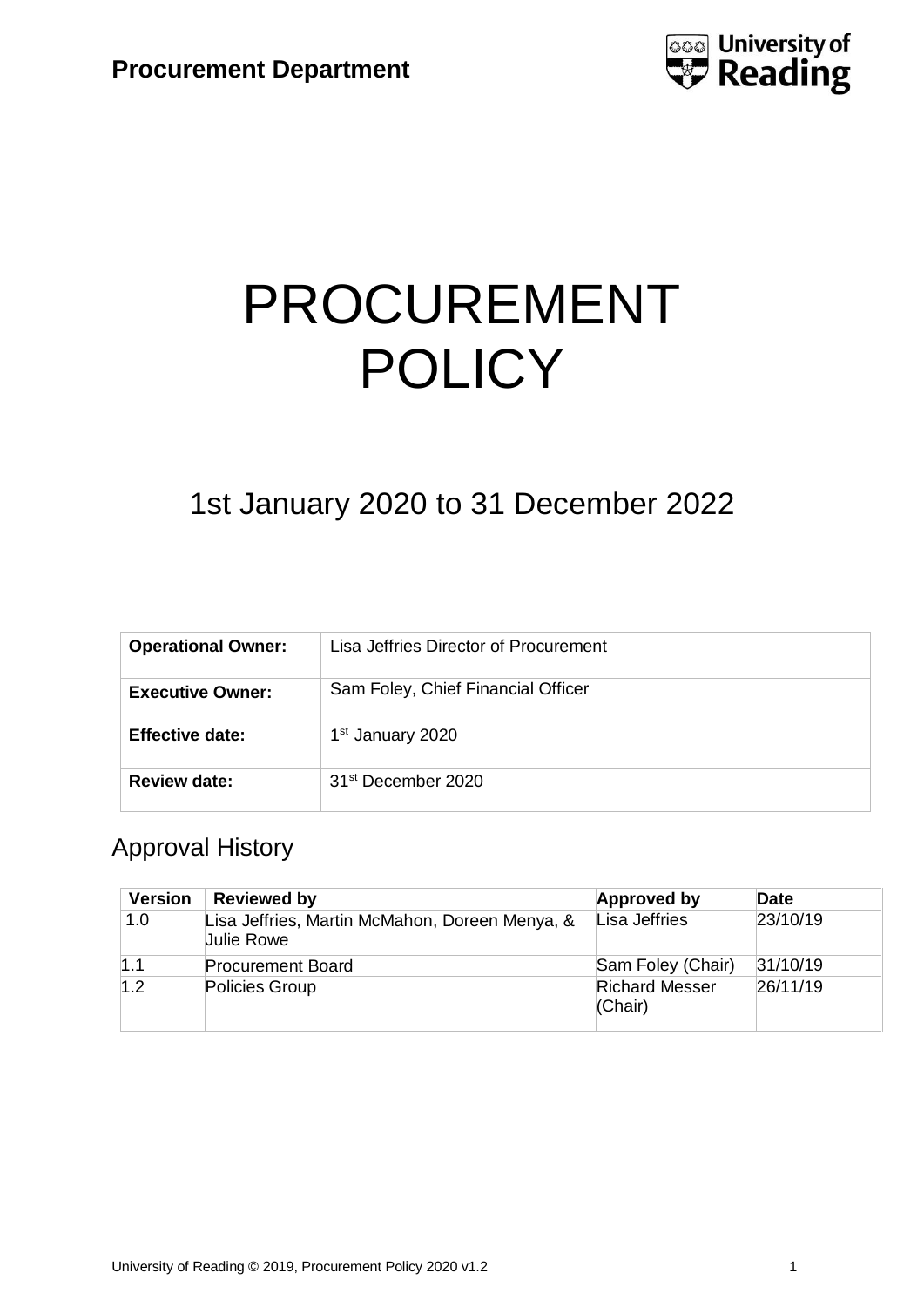

# Contents

|    | 1.1  |                                                                              |    |
|----|------|------------------------------------------------------------------------------|----|
|    | 1.2  |                                                                              |    |
|    |      |                                                                              |    |
|    | 2.1  |                                                                              |    |
|    | 2.2  |                                                                              |    |
|    | 2.3  | Internal and External Appraisal of the University's Procurement Activities 6 |    |
|    | 2.4  |                                                                              |    |
|    | 2.5  |                                                                              |    |
|    | 2.6  |                                                                              |    |
|    | 2.7  |                                                                              |    |
|    | 2.8  |                                                                              |    |
|    | 2.9  |                                                                              |    |
|    | 2.10 |                                                                              |    |
|    | 2.11 |                                                                              |    |
|    |      |                                                                              |    |
|    | 3.1  |                                                                              |    |
|    |      |                                                                              |    |
|    |      |                                                                              |    |
|    |      |                                                                              |    |
| 1  |      |                                                                              |    |
| 2  |      |                                                                              |    |
| 3  |      |                                                                              |    |
| 4  |      | <b>Contracted Suppliers</b>                                                  | 12 |
| 5  |      |                                                                              |    |
| 6  |      |                                                                              |    |
| 7  |      |                                                                              |    |
| 8  |      |                                                                              |    |
| 9  |      |                                                                              |    |
| 10 |      |                                                                              |    |
| 11 |      |                                                                              |    |
| 12 |      |                                                                              |    |
| 13 |      |                                                                              |    |
| 14 |      |                                                                              |    |
| 15 |      |                                                                              |    |
|    |      |                                                                              |    |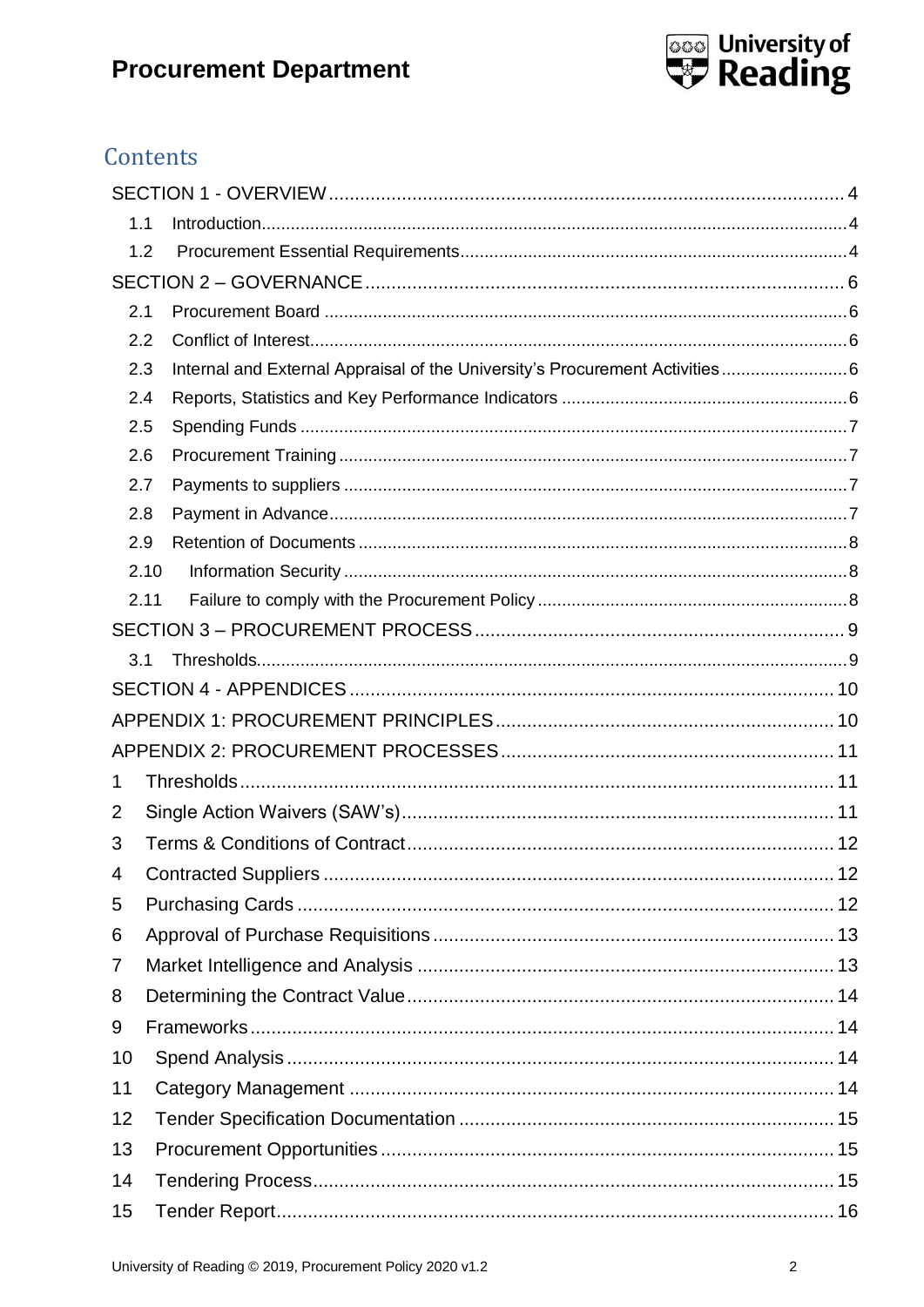|     | <b>Procurement Department</b>                          | තෙ University of<br><b>D</b> Reading |
|-----|--------------------------------------------------------|--------------------------------------|
| 16  |                                                        |                                      |
| 17  |                                                        |                                      |
| 18  |                                                        |                                      |
| 19  |                                                        |                                      |
| 20  |                                                        |                                      |
|     | APPENDIX 3: LEGISLATIVE AND CONTRACTUAL COMPLIANCE  19 |                                      |
|     |                                                        |                                      |
| 1   |                                                        |                                      |
| 2   |                                                        |                                      |
| 3   |                                                        |                                      |
| 3.1 |                                                        |                                      |
| 3.2 |                                                        |                                      |
| 3.3 |                                                        |                                      |
| 3.4 |                                                        |                                      |
| 3.5 |                                                        |                                      |
| 3.6 |                                                        |                                      |
|     |                                                        |                                      |
|     | APPENDIX 6: MODERN SLAVERY AND HUMAN TRAFFICKING  26   |                                      |
|     |                                                        |                                      |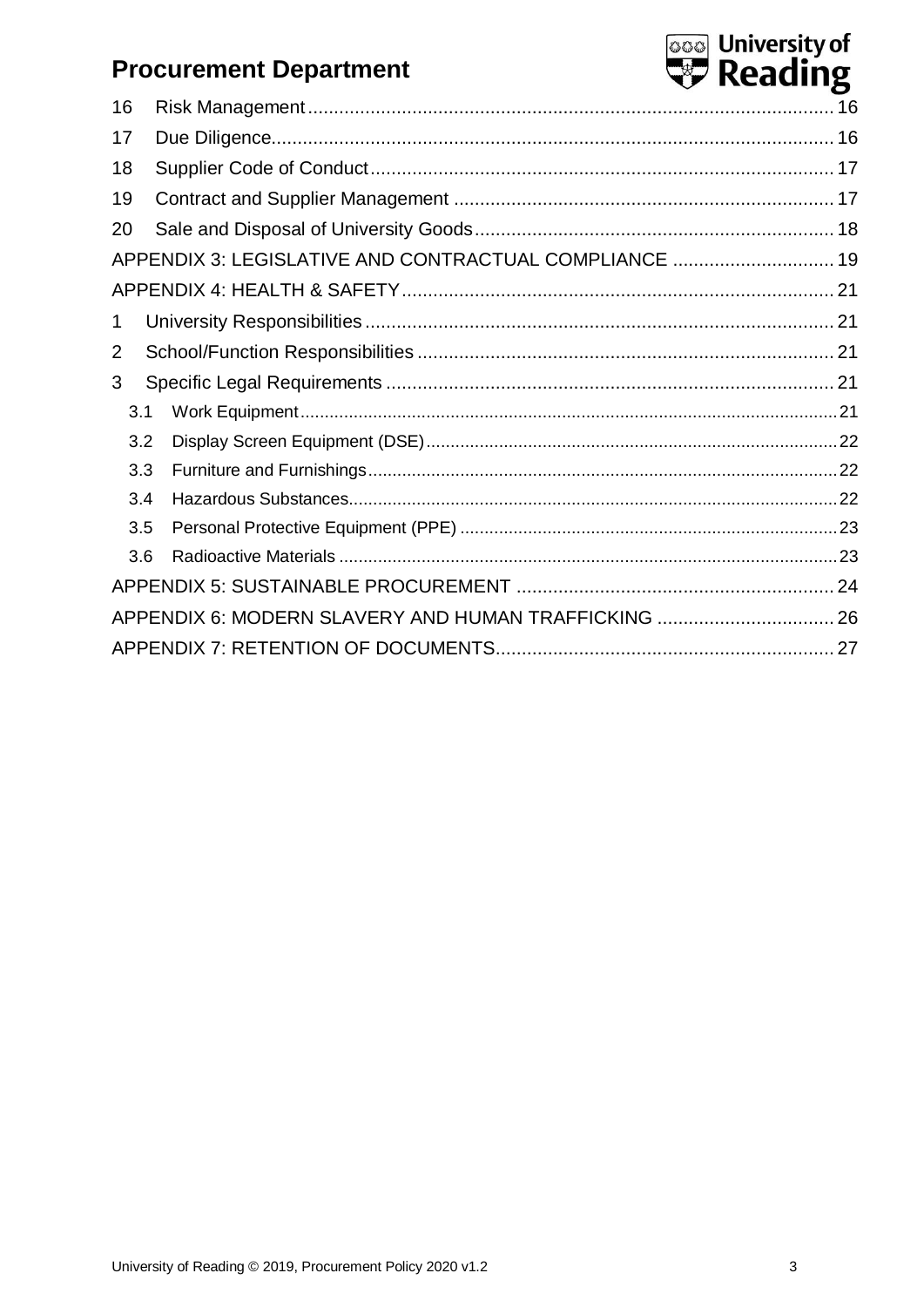# <span id="page-3-0"></span>**Procurement Department SECTION 1 - OVERVIEW**



## <span id="page-3-1"></span>1.1 Introduction

- 1.1.1 This policy applies to all employees of the University and its subsidiary companies, including temporary staff, contractors and consultants involved in the procurement process. It relates to the management and control of all nonpay spend, in respect of the acquisition of goods, services and works in all Departments and applies irrespective of the source of funding for a purchase.
- 1.1.2 The Policy complies with the University's Financial Regulations and Procedures [http://www.reading.ac.uk/internal/finance/formsguidesandpolicies/fcs](http://www.reading.ac.uk/internal/finance/formsguidesandpolicies/fcs-financialregulations.aspx)[financialregulations.aspx](http://www.reading.ac.uk/internal/finance/formsguidesandpolicies/fcs-financialregulations.aspx) It supports and is consistent with the Procurement Strategy and Procedures which outline both the University and the Procurement Departments aims and objectives.
- 1.1.3 The Procurement Policy document and all relating documents are reviewed and endorsed by the Procurement Board, Policy Group and if required the University Executive Board Any questions concerning this policy should, in the first instance, be referred to the Director of Procurement.
- 1.1.4 All procurement for goods/services and works purchased across the University shall be carried out in accordance with the legal requirements, financial regulations, and this procurement policy. This also applies to funding obtained through research grants and other specific grants.
- 1.1.5 Procurement is undertaken following a number of commercial procurement principles as listed in Appendix 1.

### <span id="page-3-2"></span>1.2 Procurement Essential Requirements

- 1.2.1 All non-pay spend with a third party for goods/services and works should not be committed without a valid Purchase Order being issued to the supplier, unless payment is made by a Purchase Card.
- 1.2.2 A University Purchase Order incorporates the standard University's Terms and Conditions and no other terms and conditions can be accepted unless otherwise agreed via Procurement.
- 1.2.3 All Contracts/Agreements with a third-party supplier that are not based on University's terms and conditions should be forwarded to the Procurement Department for review and signature and/or other acceptance (i.e. on a website) immaterial of the value, and even if a Purchase Order has been raised. No employee can approve or accept contracts/terms and conditions if they have not been given delegated authority to do so. This includes free trials or pilot schemes.
- 1.2.4 It is not permissible to raise two or more lower value Purchase Orders or to phase the issue of Purchase Orders to purposely evade the procurement thresholds.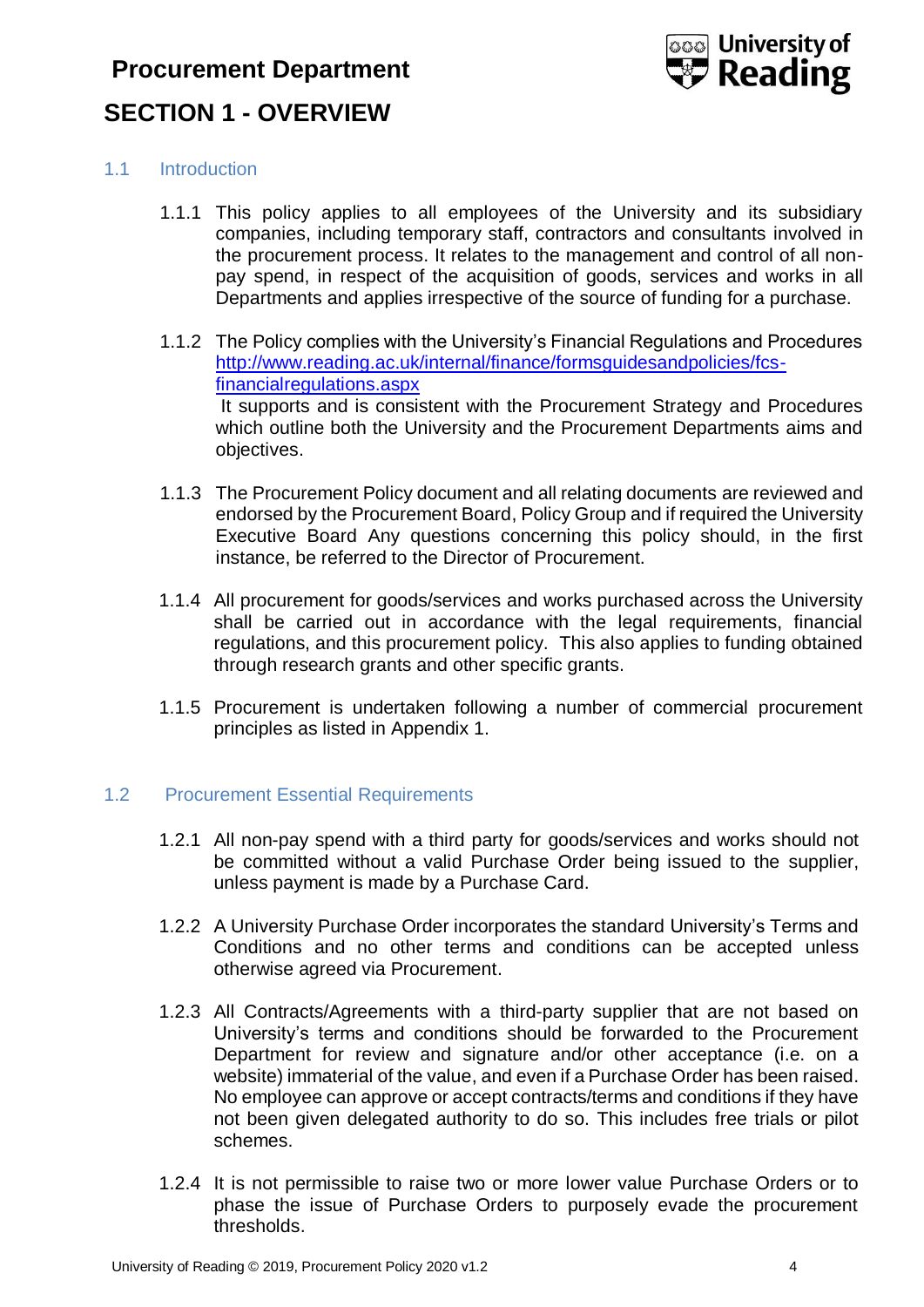

- 1.2.5 No employee can approve expenditure if they have not been given delegated authority to do so, this is managed by Finance.
- 1.2.6 No employee is authorised to commit the University without first ensuring that sufficient funds are available to meet the commitment.
- 1.2.7 All requisitions must be raised using the purchase ordering system and it is a mandatory requirement that all users undertake the required training prior to using the system.
- 1.2.8 New suppliers are only added to the purchase ordering system after appropriate due diligence. Please refer to section 18 (page 16).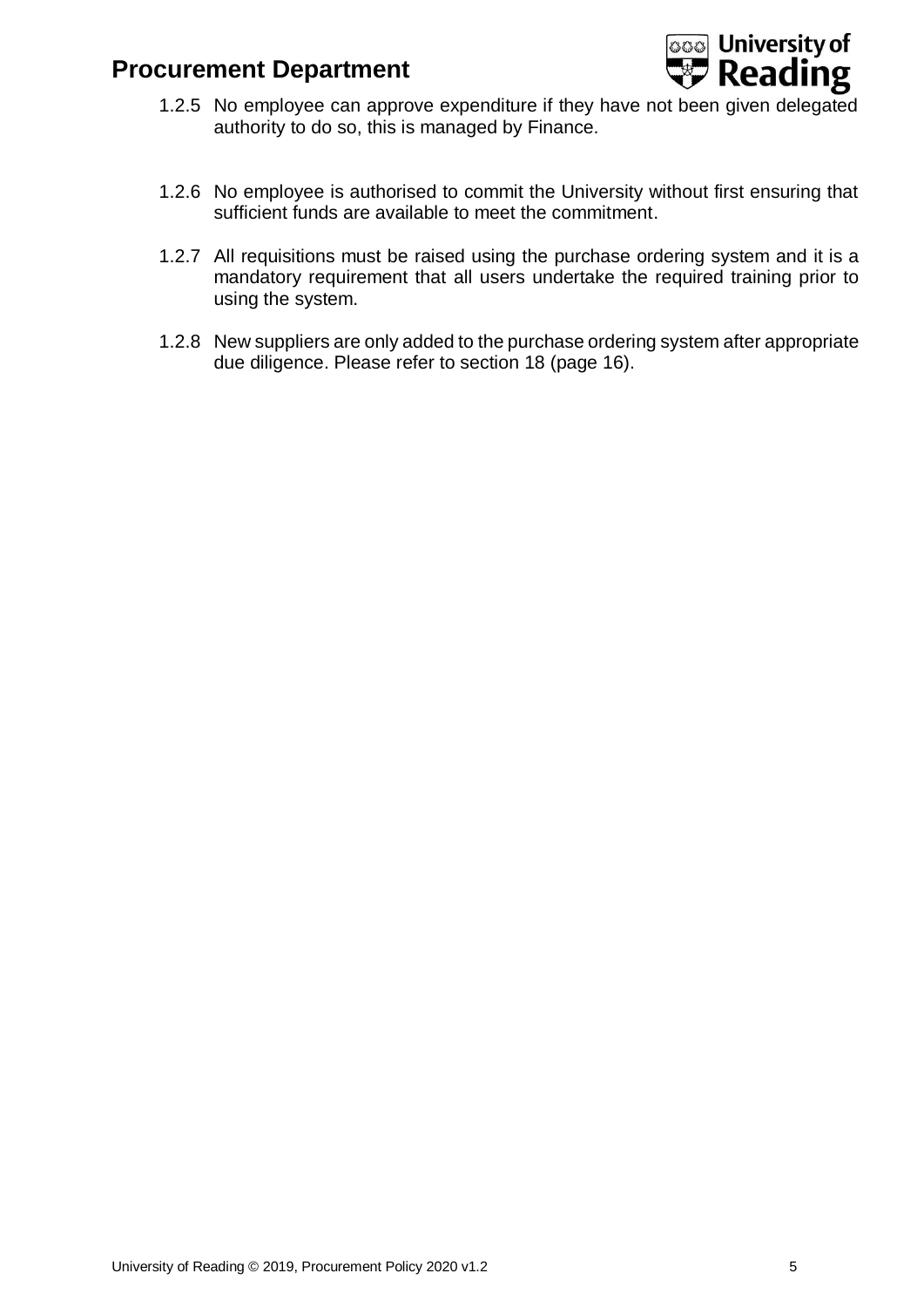

# <span id="page-5-0"></span>**SECTION 2 – GOVERNANCE**

### <span id="page-5-1"></span>2.1 Procurement Board

The Procurement Board is accountable for the overall guidance and strategic direction of procurement and cross the University and all its subsidiaries.

### <span id="page-5-2"></span>2.2 Conflict of Interest

- 2.2.1 All staff in the Procurement Department who are closely involved in procurement will complete an annual declaration of outside interest form.
- 2.2.2 Any staff must declare to the University, via their line manager, any conflict of interest whether it is actual or perceived in relation to any contract being awarded. Please refer to Appendix 2, Section 14.5 for further guidance.
- 2.2.3 All conflicts of interest in respect of procurement and contract management are managed by the completion of a declaration of outside interest form. This also includes the use of external consultants, or third-party suppliers who are assisting in any part of a tender exercise.
- <span id="page-5-3"></span>2.3 Internal and External Appraisal of the University's Procurement Activities
	- 2.3.1 The Procurement Department takes part in the annual Procurement Value survey (PVS). The survey's Procurement Practice Indicators (PPI's) provide English Higher Education Institutions with a uniform way of reporting and benchmarking efficiencies.
	- 2.3.2 Every four years the Procurement Department will undertake the Procurement Maturity Assessment. This is an independent detailed assessment which provides a bespoke action plan for improvement, a baseline to measure improvements as well as benchmark scores against similar institutions.
	- 2.3.3 The University's internal Audit function reviews Procurement activities every three years as part of the 3-year rolling internal Audit Plan. The Plan is approved by the Audit Committee each year.

#### <span id="page-5-4"></span>2.4 Reports, Statistics and Key Performance Indicators

- 2.4.1 Monthly statistics and, where appropriate, key performance indicators will be captured and recorded. A number of the statistics monitored will be used to provide details to the Higher Education sector and both internal and external auditors.
- 2.4.2 The Procurement Department shall measure itself against the procurement practice indicators set out by the HE sectors and any required by the University. This will be reported to the Procurement Board on an annual basis.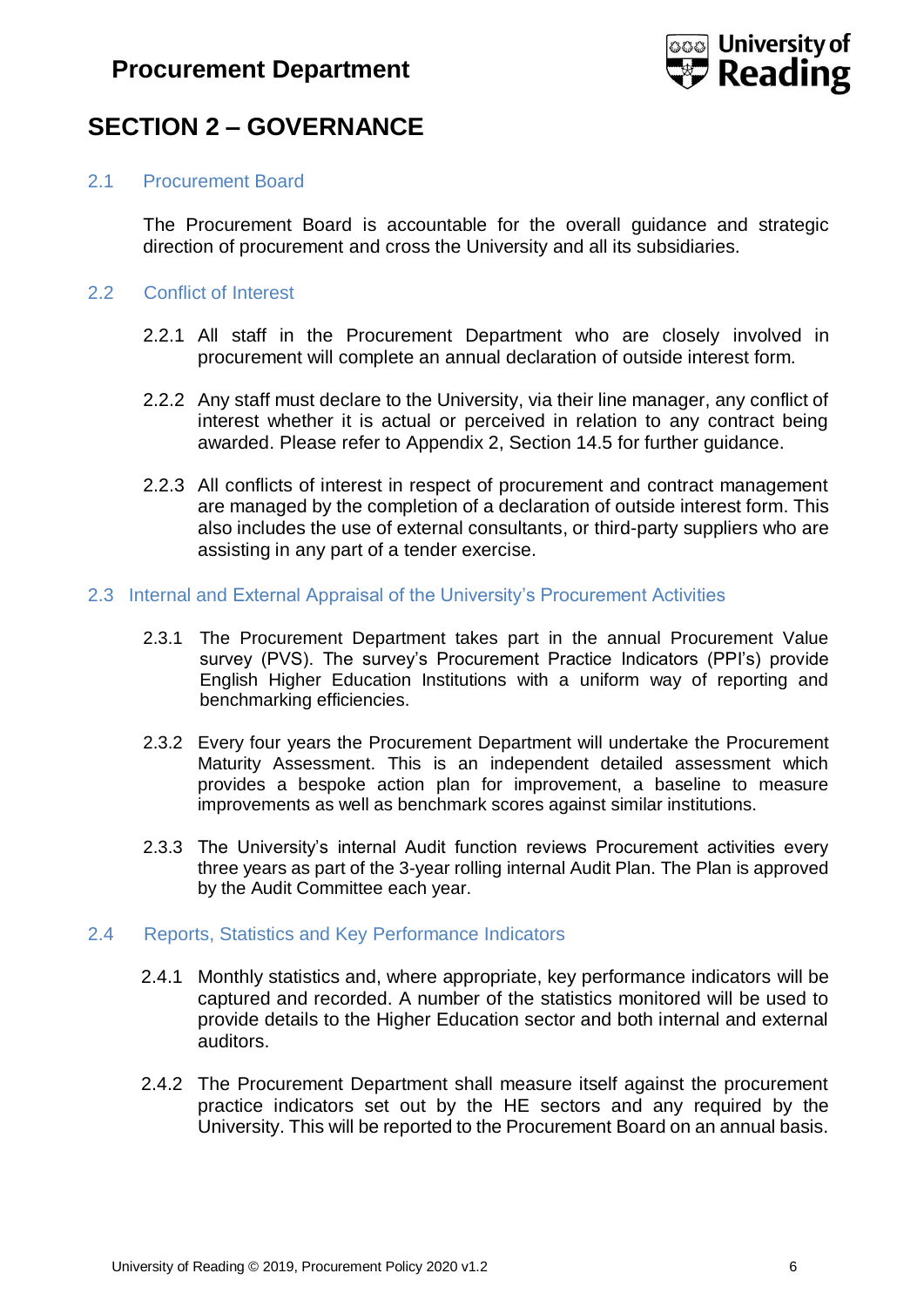

### <span id="page-6-0"></span>2.5 Spending Funds

- 2.5.1 When spending any University's funds irrespective of the source of funds whether that be Research Councils, private sponsor or any other source then a high level of care, prudence and control is always exercised .
- 2.5.2 An audit trail must be evident for all purchases regardless of the method of acquisition whether that be a Purchase Order, Purchasing Card or a Call off Order.

#### <span id="page-6-1"></span>2.6 Procurement Training

- 2.6.1 The University provides training to all staff associated with procurement and the buying of goods/services and works. This includes training related to any legislative and contractual compliance.
- 2.6.2 Training on the ordering systems such as requisitions and purchase cards is mandatory. A number of training courses are carried out online and can be found via the Procurement Website.
- 2.6.3 All users of the purchasing ordering system have access to interactive eLearning simulations covering end to end process and transactional system tasks for the following areas:
	- Basic Navigation
	- Requisitioning
	- Approval / Rejection of Requisitions
	- Goods Receipting
	- Accounts Payable
	- Reporting
	- Supplier Management.

### <span id="page-6-2"></span>2.7 Payments to suppliers

The University complies with the statutory guidance as detailed in the Public Contract Regulations 2015, in that all undisputed and valid invoices will be paid within 30 days.

#### <span id="page-6-3"></span>2.8 Payment in Advance

- 2.8.1 Payment in advance is strongly discouraged, except by Purchasing Card, as this represents an unacceptable risk to funds.
- 2.8.2 All requests must be sent to the Procurement Department for approval by the Director of Procurement. If agreed, further approval will be required from the Director of Finance.
- 2.8.3 All contracts which stipulate that payment is to be made via Direct Debits are sent to Finance for checking and approval prior to any signing of the contract. This method of payment is not standard practice and Procurement will only agree to it in exceptional circumstances.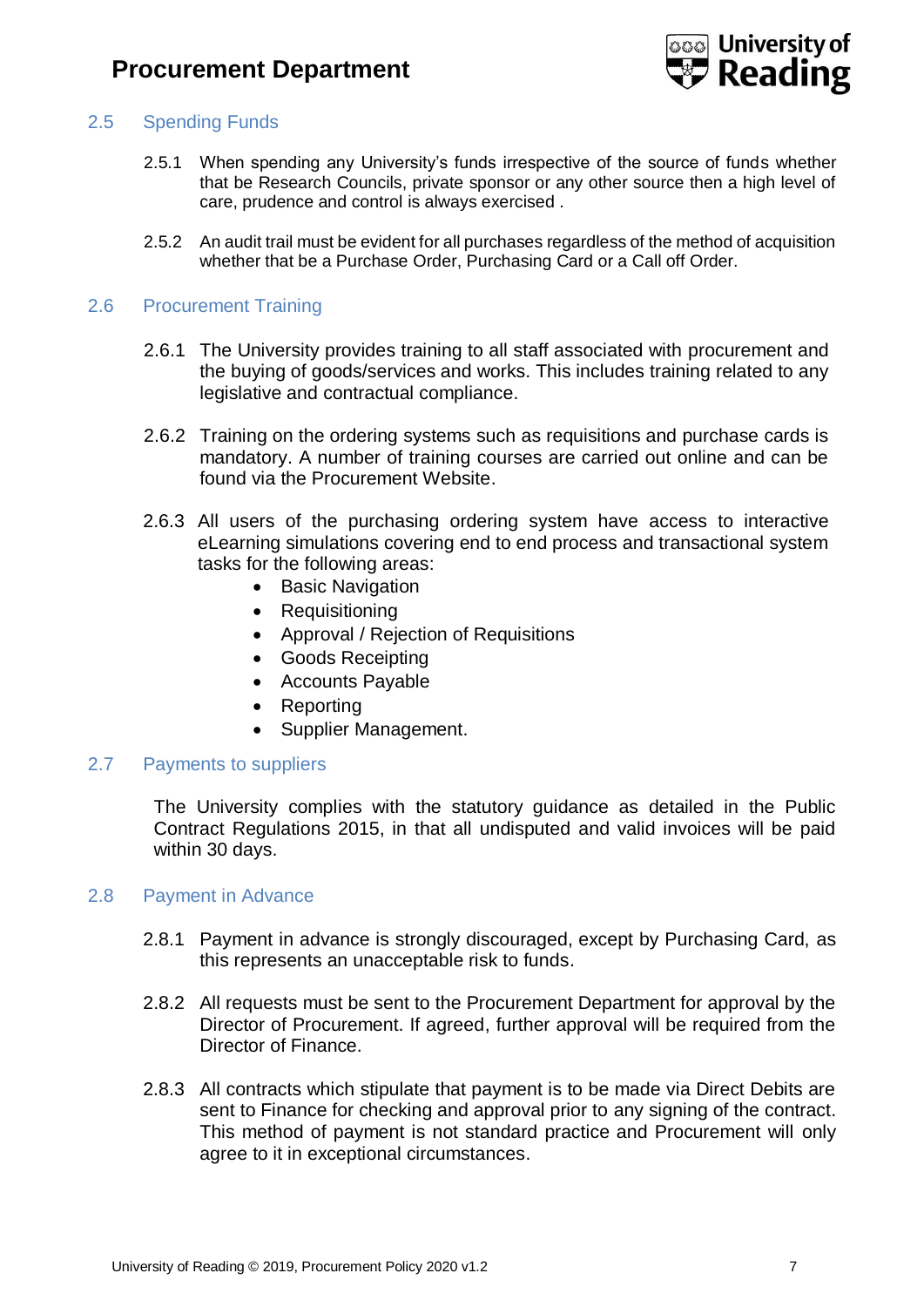

### <span id="page-7-0"></span>2.9 Retention of Documents

- 2.9.1 The Procurement Department, Schools and Functions will retain documents in line with the Information and Management Policy Services (MPS) Retention Policy.
- 2.9.2 Please refer to Appendix 7 for further information.
- <span id="page-7-1"></span>2.10 Information Security

All suppliers or third parties that require access to the University information systems or process personal data on behalf of the University as part of the services they provide must comply with the University of Reading Information Security Policies. Further information can be found at <http://www.reading.ac.uk/internal/imps/policiesdocs/imps-policies.aspx>

### <span id="page-7-2"></span>2.11 Failure to comply with the Procurement Policy

May result in:

- the purchase of the goods/services and works not being approved;
- invoices not being paid;
- withdrawal of any delegated authority; and/or
- disciplinary action.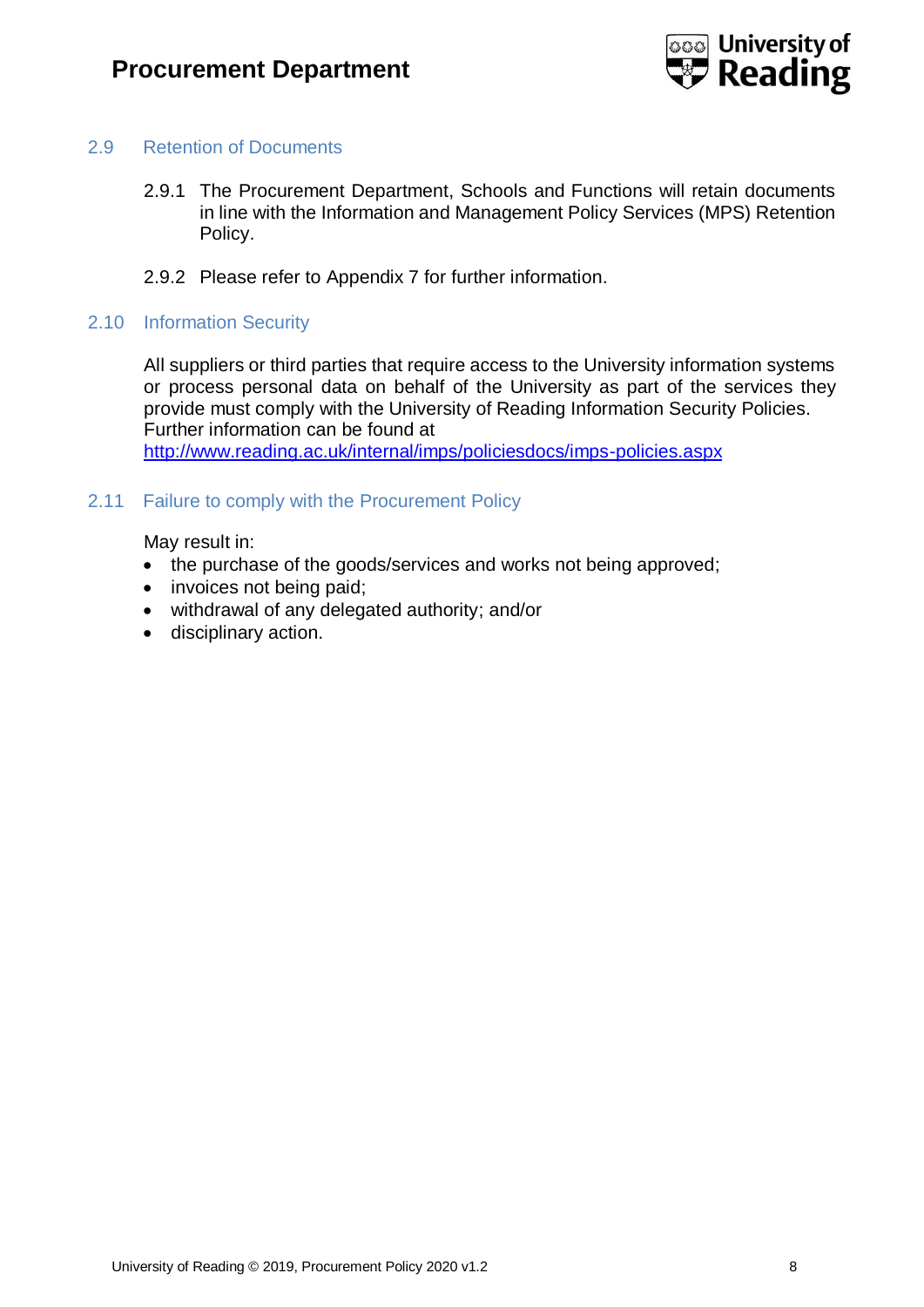

# <span id="page-8-0"></span>**SECTION 3 – PROCUREMENT PROCESS**

# <span id="page-8-1"></span>3.1 Thresholds

| <sup>1</sup> Goods/<br><b>Services</b><br>and<br><b>Works</b><br><b>Value</b> | <b>Route to Market</b>                                                                                                                                                                                                                                    | <b>Process and or</b><br><b>Exceptions</b>                                                                                                                                                                                                                                                                                                                                              | <b>Payment</b><br><b>Mechanism</b>                            |
|-------------------------------------------------------------------------------|-----------------------------------------------------------------------------------------------------------------------------------------------------------------------------------------------------------------------------------------------------------|-----------------------------------------------------------------------------------------------------------------------------------------------------------------------------------------------------------------------------------------------------------------------------------------------------------------------------------------------------------------------------------------|---------------------------------------------------------------|
| Less than<br>£25,000                                                          | <b>Contracted Supplier</b><br>$\bullet$<br>where an appropriate<br>pre-competed contract<br>already exists.<br>$\bullet$<br>Schools/Functions to<br>obtain value for money<br>quotations based on the<br>University's standard<br>terms<br>and conditions | Procurement will approve all $\bullet$<br>requisitions which relate to<br>any of the following:<br>a sole trader (self-<br>employed individual) or<br>personal service<br>company with a total<br>aggregated spend over<br>£833;<br>a Contract which is not<br>subject to the University's<br>standard<br>and<br>terms<br>conditions;<br>any Software or Systems<br>purchases over £5K; | Purchase<br>Card<br>Purchase<br>$\bullet$<br>Order<br>Invoice |
| £25,000<br>and over                                                           | • Contracted Supplier<br>where an appropriate<br>pre-competed contract<br>already exists.<br>Competitive tender<br>$\bullet$                                                                                                                              | Procurement to<br>undertake a competitive<br>tender process;<br>Consortia/National<br>framework;<br><b>University Purchase</b><br>Order based on the<br>University's standard<br>terms and conditions;<br><b>Single Action Waiver</b><br>(SAW).                                                                                                                                         | Purchase<br>Card<br>Purchase<br>Order<br>Invoice              |

Further information regarding the procurement processes relating to the above thresholds and when the Procurement Department are involved in the purchase order approval process is detailed in Appendix 2.

-

<sup>&</sup>lt;sup>1</sup> VAT is excluded from the threshold values, although budget holders must ensure that funds are available to cover the VAT element.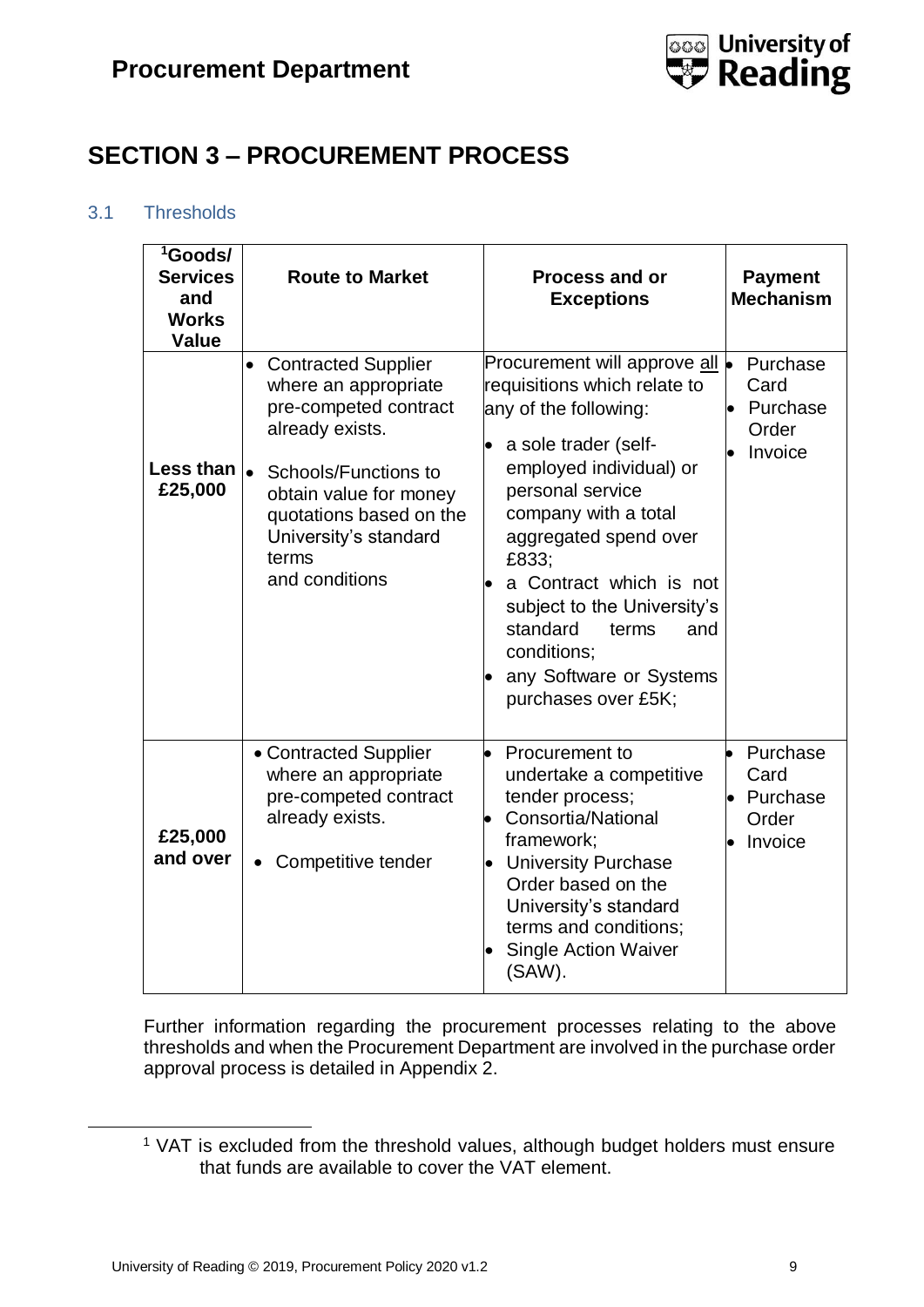

# <span id="page-9-0"></span>**SECTION 4 - APPENDICES**

# <span id="page-9-1"></span>**APPENDIX 1: PROCUREMENT PRINCIPLES**

Procurement operates in accordance with the following principles:

- 1.1 All procurement complies with all relevant UK and EU legislation, as listed in Appendix 3.
- 1.2 Procurement strategically manages spend categories to identify opportunities for savings through consolidation, securing maximum Value for Money (VfM) and increasing opportunities for collaborative procurement.
- 1.3 PO's under £25,000 are reviewed and monitored for disaggregation of spend and opportunities for aggregation of spend are identified where appropriate.
- 1.4 Risk in both a compliant and effective manner are managed, taking due consideration of the level of risk.
- 1.5 The Most Economically Advantageous Tendering (MEAT) approach is adopted, which takes account of the total lifecycle costing and value in supplier selection, rather than price in isolation. Value for money is attained by ensuring that the procurement process delivers the most economically advantageous results in terms of cost, quality and student benefits.
- 1.6 The University supports the benefits of collaborative purchasing ensuring best value and practice is achieved and is a member of the Southern Universities Purchasing Consortium (SUPC).
- 1.7 Equal treatment, non-discrimination, transparency and proportionality is considered in all purchasing decisions.
- 1.8 Procurement will undertake a market analysis on requirements for goods, services and works where appropriate further details can be found in Appendix 2, Section 7.
- 1.9 Sustainability and equality/diversity issues are considered in all purchasing decisions along with the University's commitment to its Corporate Social Responsibilities. Further details can be found in Appendix 5.
- 1.10 Compliance with all Health and Safety legislation and codes of practice. Further details can be found in Appendix 4.
- 1.11 Suppliers who contract with the University are required to follow Procurement's Code of Conduct, further details can be found in Appendix 2, Section 18.
- 1.12 Environmental criteria, where appropriate is used in the award of contracts.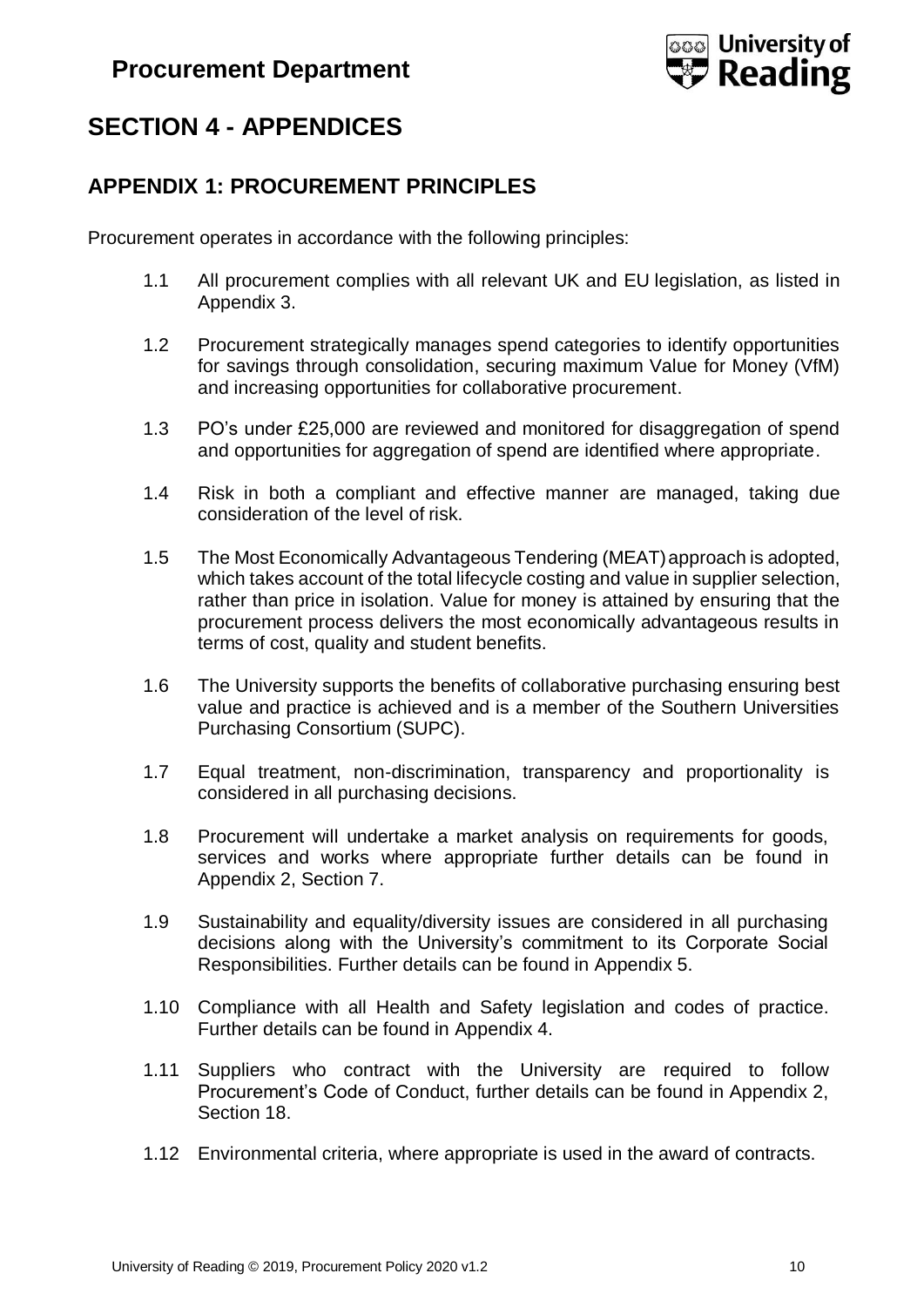

# <span id="page-10-0"></span>**APPENDIX 2: PROCUREMENT PROCESSES**

### <span id="page-10-1"></span>1 Thresholds

- 1.1 Where the total monetary value of any goods, services and works over the duration of the Contract is less than £25,000 (exc VAT) and the requirement cannot be met by an appropriate existing contracted supplier then Schools and Functions are encouraged to obtain quotations (2 or more written quotes) for requirements to help demonstrate competitiveness and value for money.
- 1.2 Where the total monetary value of any goods, services and works over the duration of the Contract is greater than £25,000 (exc VAT) and the requirement cannot be met by an appropriate existing contracted supplier, or where a contract is due to expire or terminate then a formal tender has to be undertaken via the Procurement Department. Procurement must be contacted prior to any verbal or written order being placed with any suppliers.
- 1.3 Procurement will approve all requisitions which relate to any one of the following:
	- a Contract which is not subject to the University's standard terms and conditions;
	- any Software or Systems purchases over £5K;
	- a sole trader (self-employed individual) or personal service company with a total aggregated spend over £833. (An Employment Status Questionnaire must always be completed to determine the employment/tax status and an appropriate contract issued).
- 1.4 All Contracts not based on the University's standard terms and conditions that require a signature must be forwarded to Procurement for signature and all contracts/terms and conditions that require acceptance (e.g. on a website, by email acknowledgement, by a course of conduct) must be forwarded to Procurement for approval before they are accepted.
- 1.5 Where the total value of any goods, services and works is over the thresholds of the EU Procurement Directives these are subject to the procedural rules in the EU Procurement Directives and must comply with the relevant principles of the EU Treaty.

### <span id="page-10-2"></span>**2** Single Action Waivers (SAW's)

- 2.1 Single Action Waivers are required to be completed for all goods/services and works over £25,000 (exc VAT) where there are genuine reasons why a competitive tender exercise cannot be undertaken. These are only agreed exceptionally and are not required if the requirement can be procured using an existing appropriate contracted supplier, via a Consortia/National or University frameworks.
- 2.2 All single action waivers must be forwarded to the Procurement Department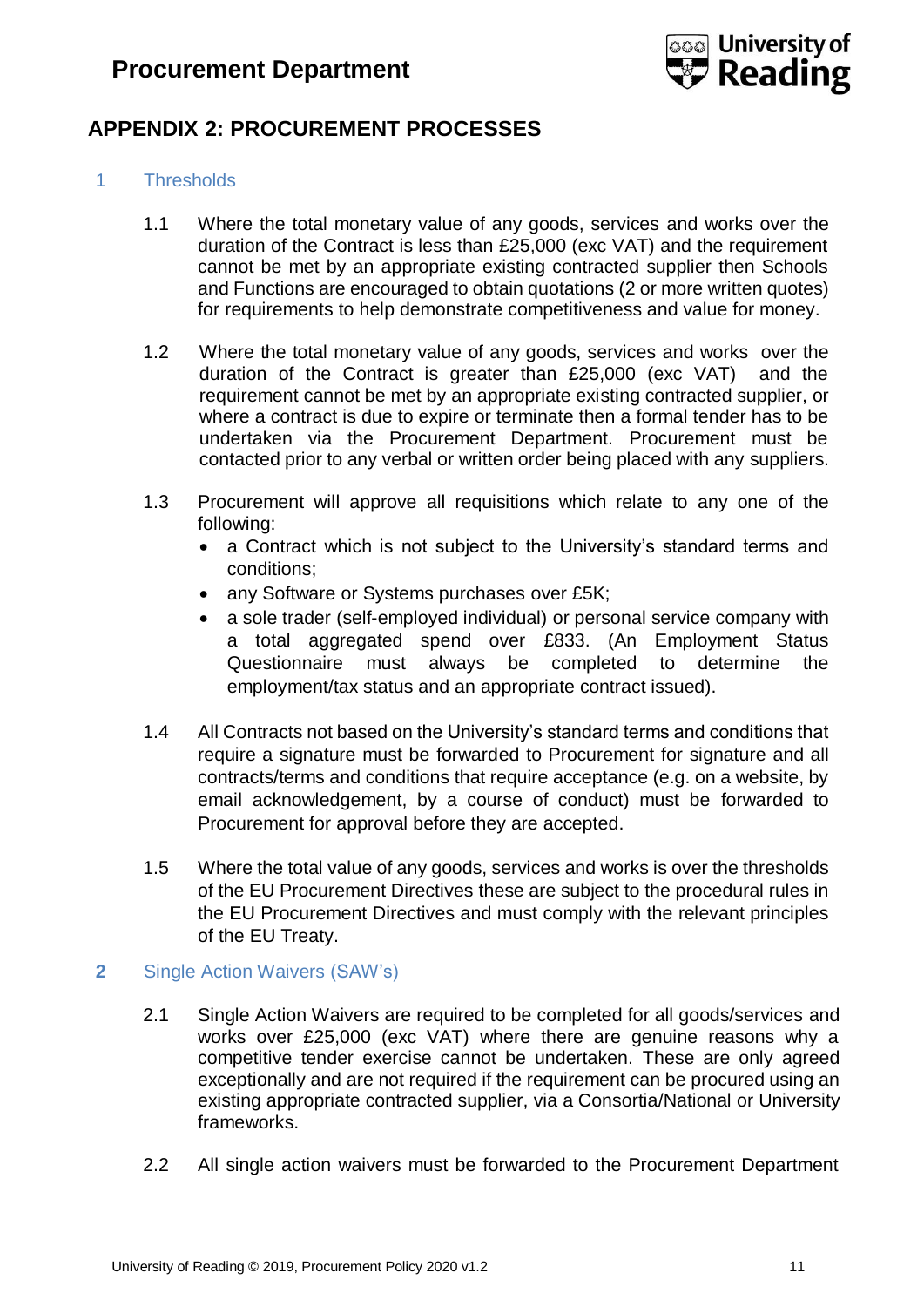

once they have been signed off by the budget holder for approval as follows:

| <b>SAW Value</b>         |            | Number of Approval route       |
|--------------------------|------------|--------------------------------|
|                          | approval   |                                |
|                          | signatures |                                |
|                          | required   |                                |
| £25,000 - £50,000        |            | <b>Procurement Department</b>  |
| £50,000 - OJEU           | 2          | <b>Procurement Department</b>  |
| threshold                |            | <b>Director of Procurement</b> |
| <b>Greater than OJEU</b> | 3          | <b>Procurement Department</b>  |
| threshold                |            | <b>Director of Procurement</b> |
|                          |            | <b>Chief Financial Officer</b> |

2.3 Any justification for a Single Action Waiver may be rejected if it would not be permitted under Procurement Legislation.

### <span id="page-11-0"></span>3 Terms & Conditions of Contract

- 3.1 The University has a standard set of terms and conditions which can be found at <https://www.reading.ac.uk/procurement/proc-termsandconditions.aspx>
- 3.2 Where deemed necessary, the Procurement Department in consultation with the Legal Services Department may:
	- amend the University of Reading terms and conditions where these relate to a specific category/contract;
	- adopt industry and or external framework standard terms and conditions; or
	- review and amend the supplier's terms and condition where it is agreed that these are more appropriate.

### <span id="page-11-1"></span>4 Contracted Suppliers

- 4.1 There are contracted suppliers in place for a wide range of goods services and works.
- 4.2 Contracted Suppliers have been awarded a contract to supply particular goods, services and works through a formal tendering process undertaken either by the University, Purchasing Consortiums or other public sector organisation.
- 4.3 Contracted Suppliers should always be used if the goods, services or works procured under the existing current contract meet the requirement.
- 4.4 If there are no Contracted Suppliers in place to use and the requirement is over £25,000 then the Procurement Department must be contacted.

### <span id="page-11-2"></span>5 Purchasing Cards

5.1 Purchasing Cards are used for low value, high volume goods and services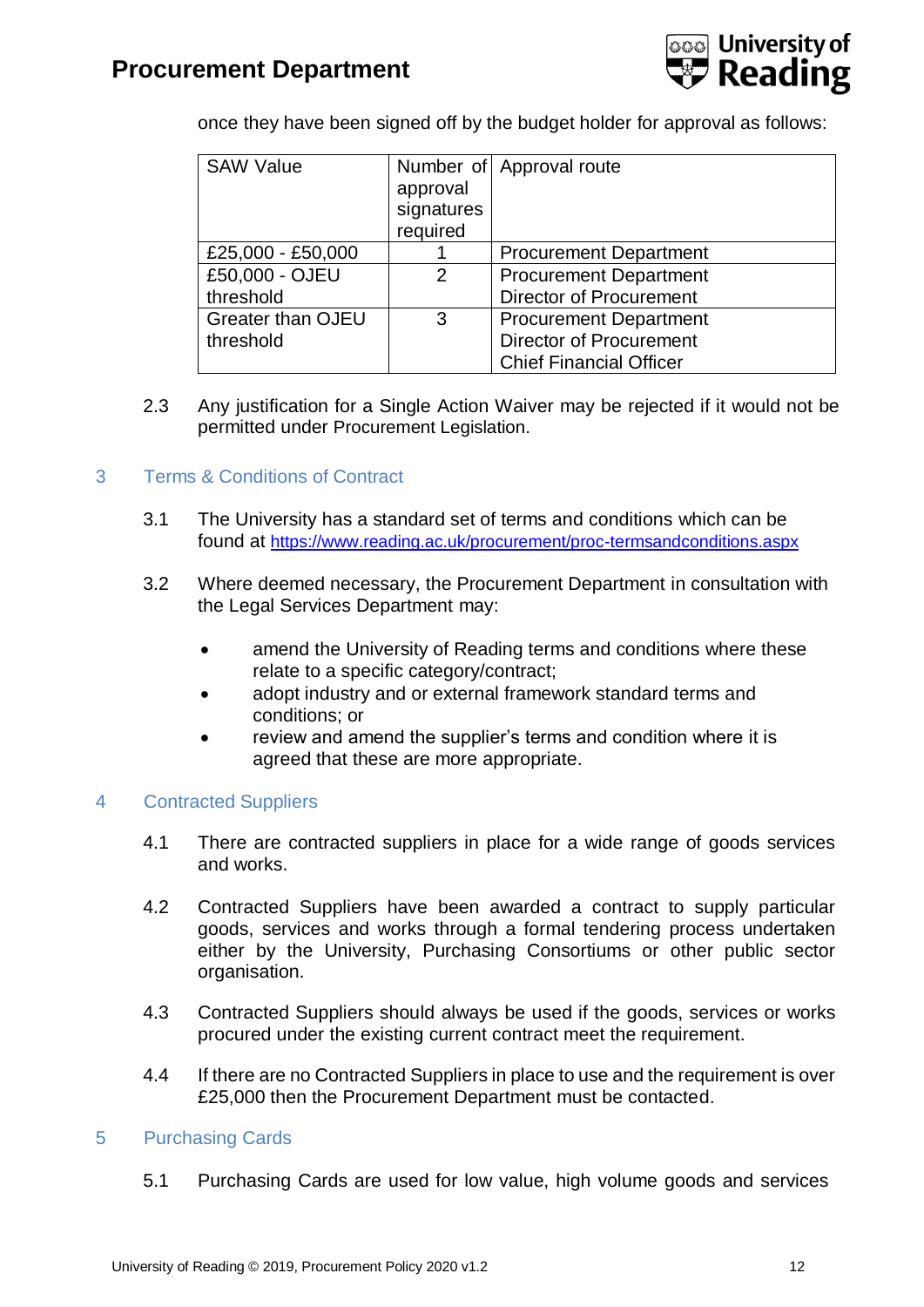

and one-off purchases except where a Contracted supplier is available.

- 5.2 There are stringent controls attached to the use of the Purchasing Card and Card use may be restricted to certain categories of commodity or service.
- 5.3 Each application for a Purchasing Card must be supported by the Head of School or Function.
- 5.4 The card holder must receive training on the use of the Purchasing Card and must comply with the terms and conditions of the Purchasing card manual. Failure to comply may result in disciplinary action including termination of employment.
- 5.5 Details on the Purchasing Card application process are available from the Procurement website. [https://www.reading.ac.uk/closed/procurement/Information-for](https://www.reading.ac.uk/closed/procurement/Information-for-employees/how-do-i-pay/proc-p-cards.aspx)[employees/how-do-i-pay/proc-p-cards.aspx](https://www.reading.ac.uk/closed/procurement/Information-for-employees/how-do-i-pay/proc-p-cards.aspx)
- <span id="page-12-0"></span>6 Approval of Purchase Requisitions

Procurement staff at the appropriate spend levels and categories will be part of the requisition approval process, as follows:

| <b>Requisition value/category</b>                | <b>Procurement approval</b><br>Yes/No |
|--------------------------------------------------|---------------------------------------|
| <b>Under £25,000</b>                             | <b>No</b>                             |
| Over £25,000                                     | Yes                                   |
| Contracted Suppliers value over £25,000          | Yes                                   |
| Contracted Suppliers value under £25,000 (except | <b>No</b>                             |
| those detailed in 1.3 above)                     |                                       |
| Sole Traders (self-employed) and Personal        | Yes                                   |
| Services Companies value over £833.00            |                                       |
| Software/Systems - Over £5,000                   | Yes (IT and Procurement)              |

### <span id="page-12-1"></span>7 Market Intelligence and Analysis

- 7.1 For goods, services and works with a total value of over £25K the University where appropriate will undertake at the start of a project and before the call for competition, direct engagement with the market to establish how best to structure the specification and the procurement strategy. Procurement must be included as part of this process as underpins the procurement process and route to market.
- 7.2 Procurement will consider all relevant legislation, policy and process, review available frameworks which meet the requirements and any related risks (both reputational and detrimental impact on the University's ability to provide services to students or other related third parties).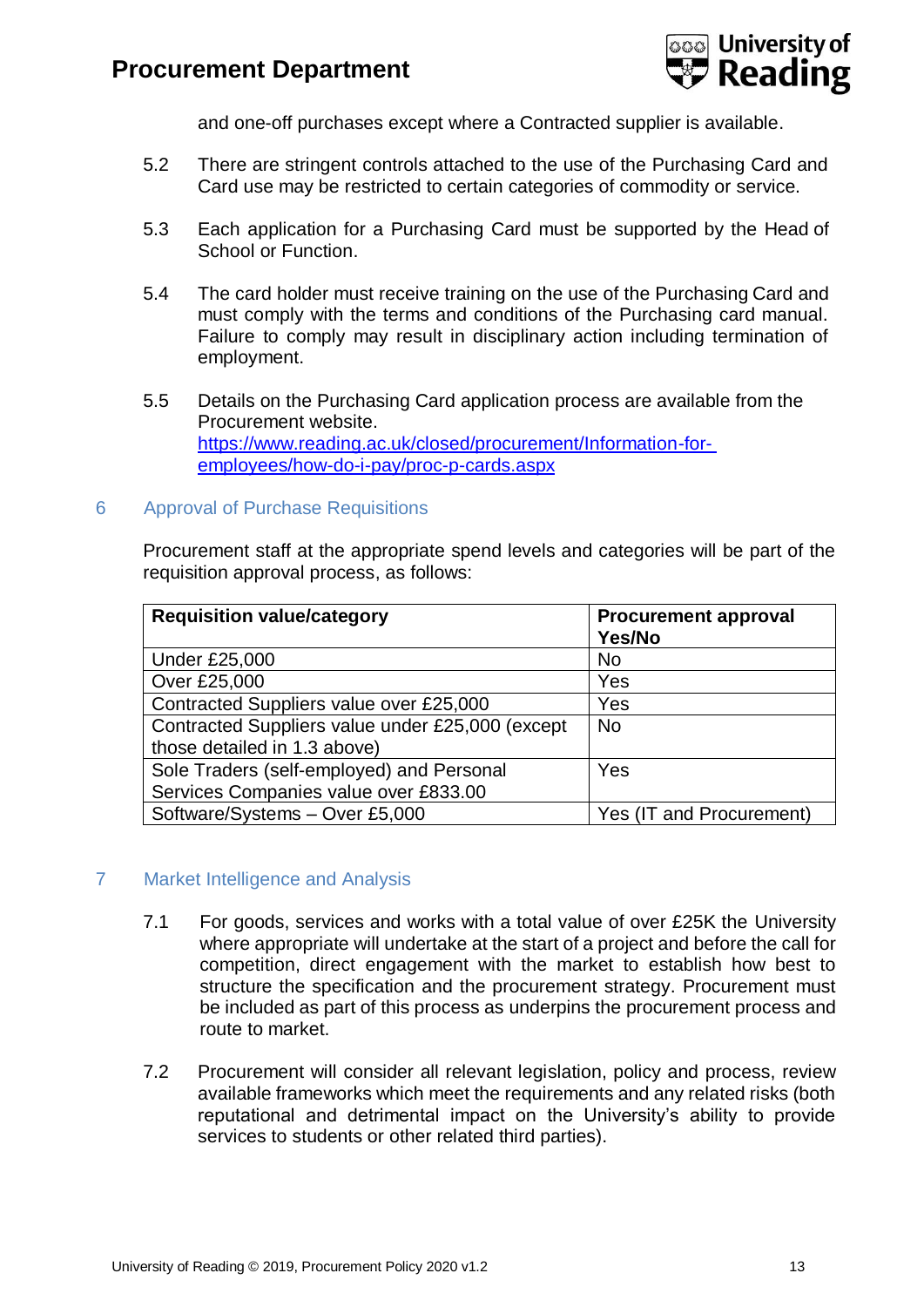

### <span id="page-13-0"></span>8 Determining the Contract Value

- 8.1 The length of a contract must be considered when calculating the total contract value (net of VAT) to ensure it is applied to the correct spend threshold.
- 8.2 A contract can be made up of a single one-off transaction or multiple purchases over a number of months/years.
- 8.3 All elements of the purchase need to be considered as part of the contract, for example; product/service training, servicing, any possible extension of the contract, and these should not be disaggregated to avoid threshold requirements.

#### 9 Frameworks

- <span id="page-13-1"></span>9.1 Where possible a pre-existing framework agreement set up by the University or a third party (this can be Government, or Consortia), should be considered. These framework agreements provide an economic and efficient means of purchasing, since all suppliers have passed assessment and the agreements have been competitively tendered through EU procedures.
- 9.2 The Procurement Department will advise on the agreements available for a particular requirement including the process of how to call off the agreement.

#### <span id="page-13-2"></span>10 Spend Analysis

.

The Procurement Department undertakes spend analysis on the historical purchasing data across the University, to help establish visibility of spend, compliance and control. This data informs procurement strategies that assist in demonstrating value for money opportunities.

#### 11 Category Management

- <span id="page-13-3"></span>11.1 The Procurement Department follows the principles of Category Management.
- 11.2 Procurement proactively identifies value for money opportunities in its purchasing activities and implements plans to deliver benefits. This can involve aggregation of category spend across Functions/Schools to deliver efficiencies through consolidation of suppliers and savings through volume /and leverage along with process improvements.
- 11.3 Procurement will complete a Category Strategy document to evidence the current contract, market research, supplier development, spend analysis, sustainability impacts and recommendations for the procurement process. Category strategies are reviewed and approved by the Procurement Board.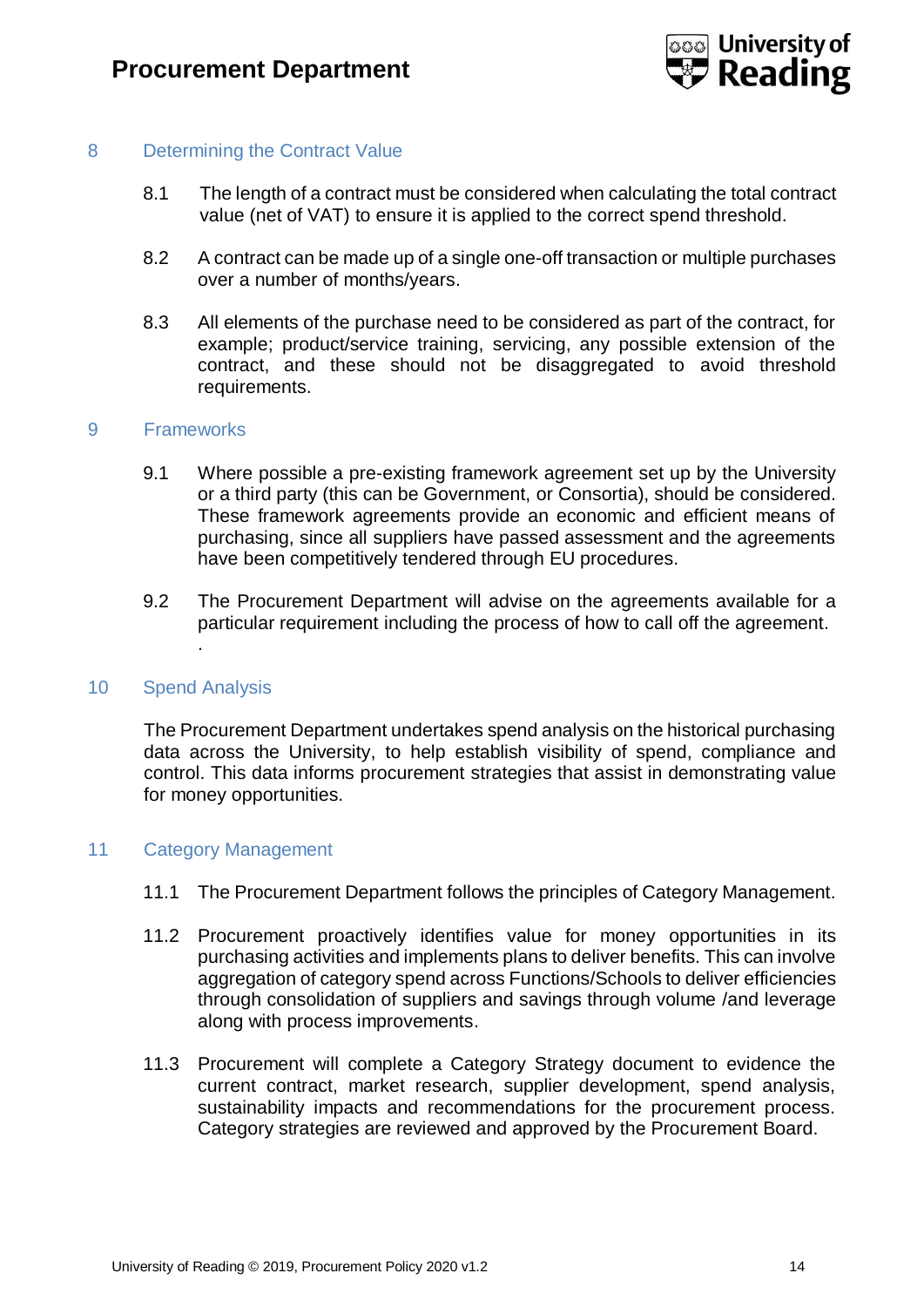

### <span id="page-14-0"></span>12 Tender Specification Documentation

- 12.1 A specification must clearly, accurately and completely describe in detail what the University wishes to purchase and must be developed prior to tendering activity. This is the foundation of any purchase of goods, services and works, and ensures the best chance of getting what is required at the right time and right price.
- 12.2 Whether the purchase is for a small, simple item or a large, complex item, the specification needs to clearly outline the requirements of the goods, services and works required.
- 12.3 The development of the specification is the responsibility of the stakeholder along with the support from the Procurement Department. This may include Scope of Works, Technical and Functional specifications describing materials, services, drawings, workmanship and performance standards (constructions and life cycle maintenance) and Non-Functional specifications, as well as timescales, milestones and performance management mechanisms such as KPIs.
- 12.4 Specifications typically must not reference specific products, brands, marks or part numbers. International or European standards must be referenced where appropriate.

#### <span id="page-14-1"></span>13 Procurement Opportunities

- 13.1 The University will publish all applicable procurement opportunities and contract awards over £25,000 using the University's e-tendering system.
- 13.2 Procurement will publish an advertisement:
	- on the University's procurement e-tendering portal;
	- on Contracts Finder; and
	- any other portals required by the Public Contracts Regulations 2015.

#### <span id="page-14-2"></span>14 Tendering Process

- 14.1 It is the responsibility of the Procurement Department to undertake tenders for goods, services and works on behalf of the University with a value greater than £25K.
- 14.2 Any post tender bid clarification and communications with suppliers will be coordinated by the Procurement Department through the e-tendering system.
- 14.3 Any communication with the suppliers involved in the tender process will be facilitated by the Procurement Department. Other stakeholders are not permitted to communicate with suppliers/bidders during the tender process and any contact by suppliers/bidders must be referred to the Procurement Department without further comment.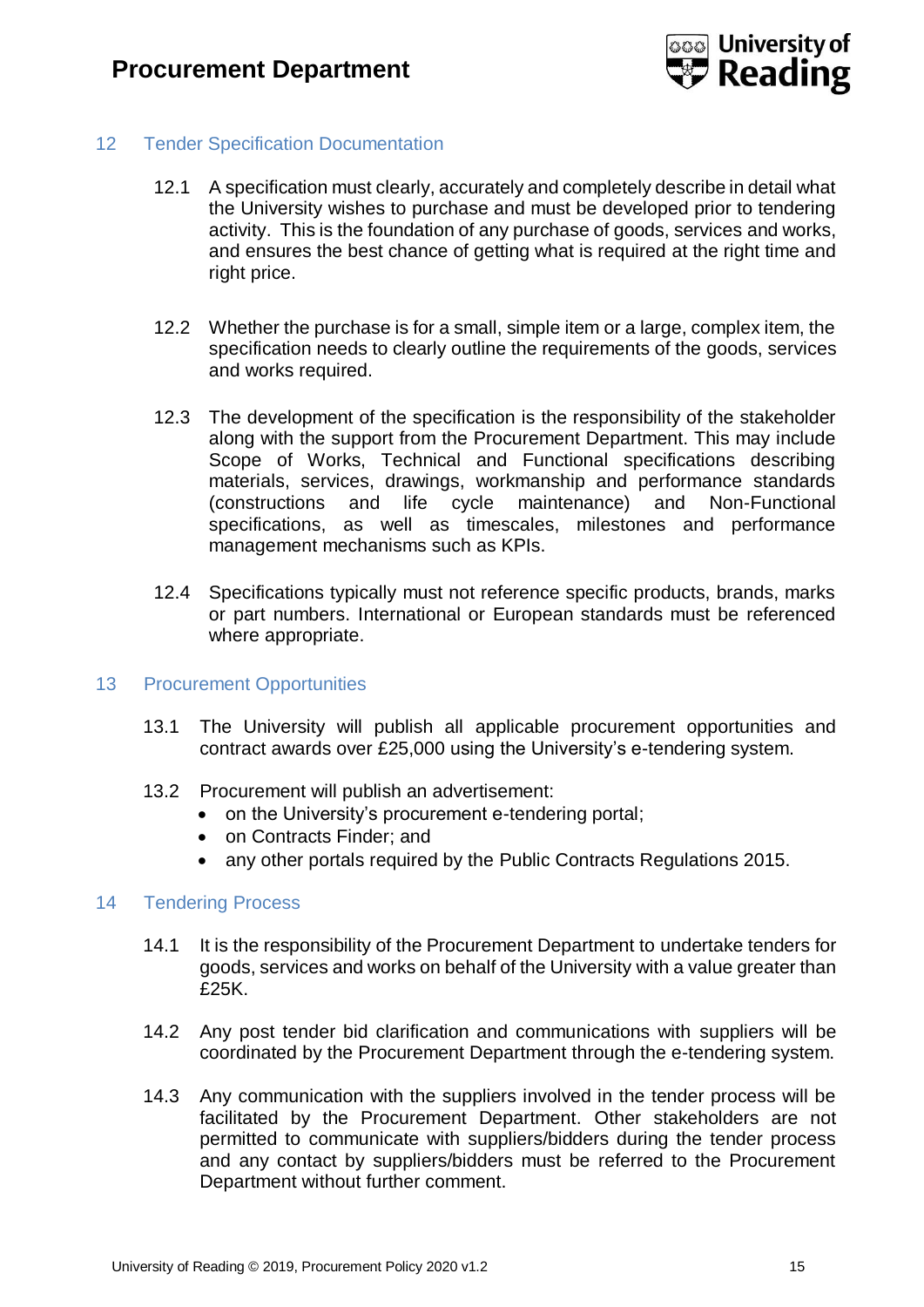

14.4 Only the assigned Procurement Officer or an officially delegated representative from the client department may open a tender via the e-Tendering system. This provides an independent system driven audit trail of the opening ceremony. The required people are:

| <b>Procurement Process</b>    | <b>Value</b>      | <b>Opening Ceremony</b>        |  |
|-------------------------------|-------------------|--------------------------------|--|
| <b>Supplier Questionnaire</b> | No limit          | 1 x Procurement person         |  |
| <b>Invitation to Tender</b>   | <b>Below OJEU</b> | 2 x People (must include 1     |  |
| (Second stage)                | threshold         | person from Procurement        |  |
| <b>Invitation to Tender</b>   | Above OJEU        | 3 x people (one person must be |  |
| (Second stage)                | threshold         | external from the Procurement  |  |
|                               |                   | team and 1 from Procurement)   |  |

14.5 Guidance will be provided for all stakeholders involved in the procurement process. (Reference to Section 2, paragraph 2.2 - Conflict of Interest).

### <span id="page-15-0"></span>15 Tender Report

- 15.1 For all tenders under the EU thresholds an evaluation report must be signed of prior to award of contract by the relevant stakeholder**.**
- 15.2 Where the tender is above the EU Procurement Directives thresholds Procurement will complete a tender report on conclusion of the tender process. The report will be written and submitted for sign off by the relevant stakeholders or Board prior to any award being made and will be saved as part of the audit trail.

### <span id="page-15-1"></span>16 Risk Management

- 16.1 All procurement activity is undertaken in a way that does not expose the University to unacceptable levels of risk. Risks are managed, reduced and or mitigated where appropriate. This includes but not limited to ensuring:
	- acceptable and appropriate terms and conditions are in place;
	- compliance with the University's Financial Regulations, procedures and relevant procurement legislation; and
	- the University's procurement activity does not disadvantage suppliers.
- 16.2 The Director of Procurement monitors procurement risk in line with University policy and reports it appropriately.

### <span id="page-15-2"></span>17 Due Diligence

Procurement undertakes due diligence on the suppliers it uses. This includes but is not limited to investigating that:

17.1 all suppliers have the necessary insurances in place to cover their obligations,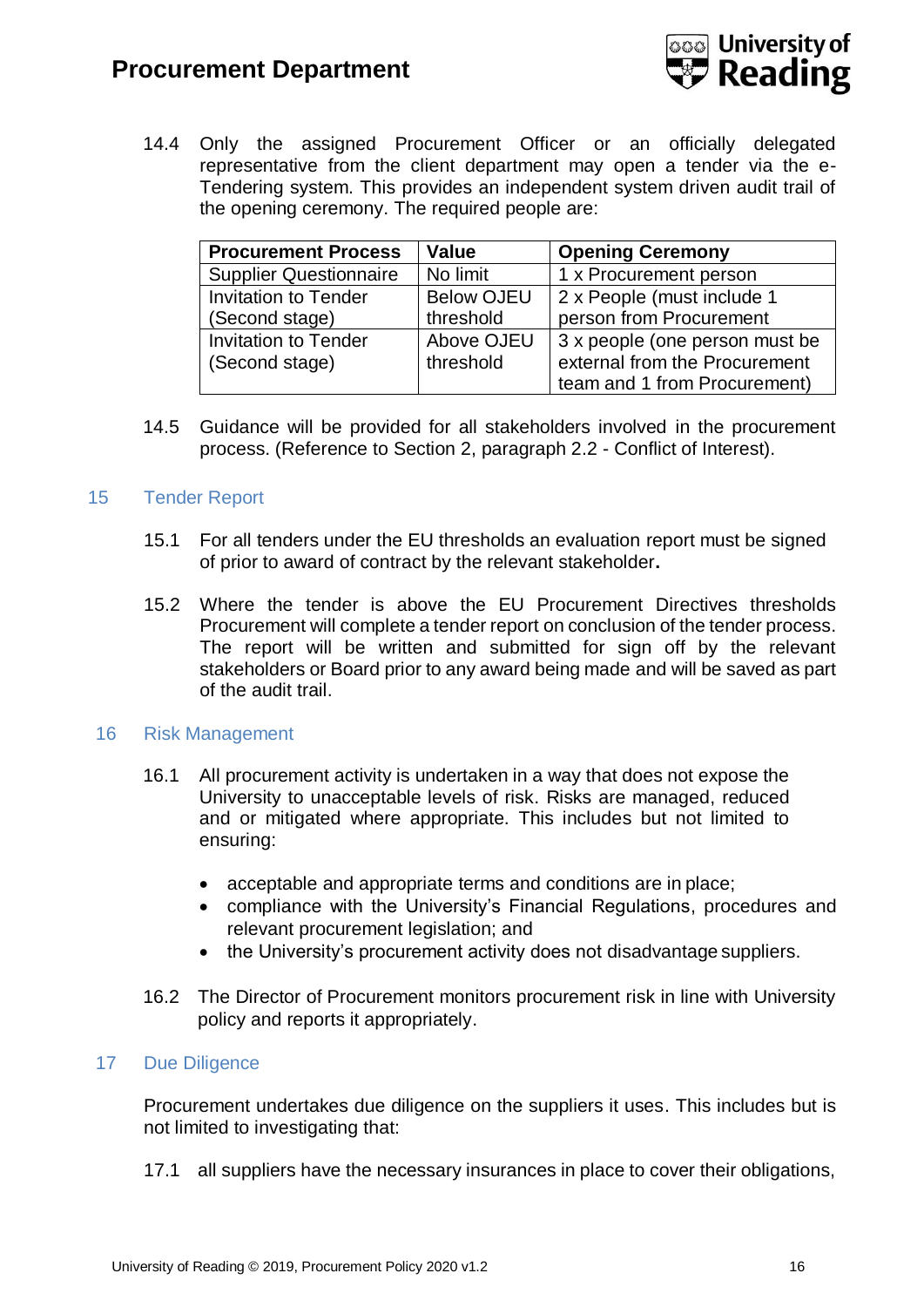

as set out in the University's terms and conditions, unless expressly agreed by the Procurement Department;

- 17.2 modern slavery and human trafficking are not taking place anywhere in its business or in any of its supply chains. Further details can be found in Appendix 6;
- 17.3 all suppliers that the University contracts with are honest, credible, reliable and financially stable (checks are conducted in line with procurement regulations that guarantee fair access to opportunities for all suppliers and equal treatment during selection processes);
- 17.4 supplier financial checks and monitoring are undertaken on all UK Limited Company suppliers where it deems necessary; and
- 17.5 all suppliers or third parties that require access to the University information systems as part of the service they provide must comply with the University of Reading Information Security Policies.

### <span id="page-16-0"></span>18 Supplier Code of Conduct

- 18.1 The Procurement Department has its own Supplier Code of Conduct, which sets out the behaviors that is required from all its suppliers who are contracting with the University**.**
- 18.2 The principles of the code are that suppliers must abide by all the required legislation and regulations that relate to the relevant jurisdiction in which the suppliers operate and/or supply.
- 18.3 All the University's suppliers should uphold the highest standards of integrity, transparency and governance.
- 18.4 Further guidance and information can be found at [https://www.reading.ac.uk/web/files/procurement-supplier](https://www.reading.ac.uk/web/files/procurement-supplier-info/Supplier_Code_of_Conduct_rev_1.pdf)[info/Supplier\\_Code\\_of\\_Conduct\\_rev\\_1.pdf](https://www.reading.ac.uk/web/files/procurement-supplier-info/Supplier_Code_of_Conduct_rev_1.pdf)

### <span id="page-16-1"></span>19 Contract and Supplier Management

- 19.1 Contract Management is led by the Category Manager who liaises with the key stakeholders to have regular discussions with the suppliers to ensure that the suppliers are complying with their agreed contractual obligations.
- 19.2 Effective contract management will begin at the initial project planning stage and is captured in the specification and other contract documents to help maximise operational and financial performance.
- 19.3 Operationally the contracts are managed by the key stakeholders, however business review/contract review meetings are held at intervals suited to the nature of the contract and will involve the Category Manager.
- 19.4 Where required Procurement will work with the key stakeholders to establish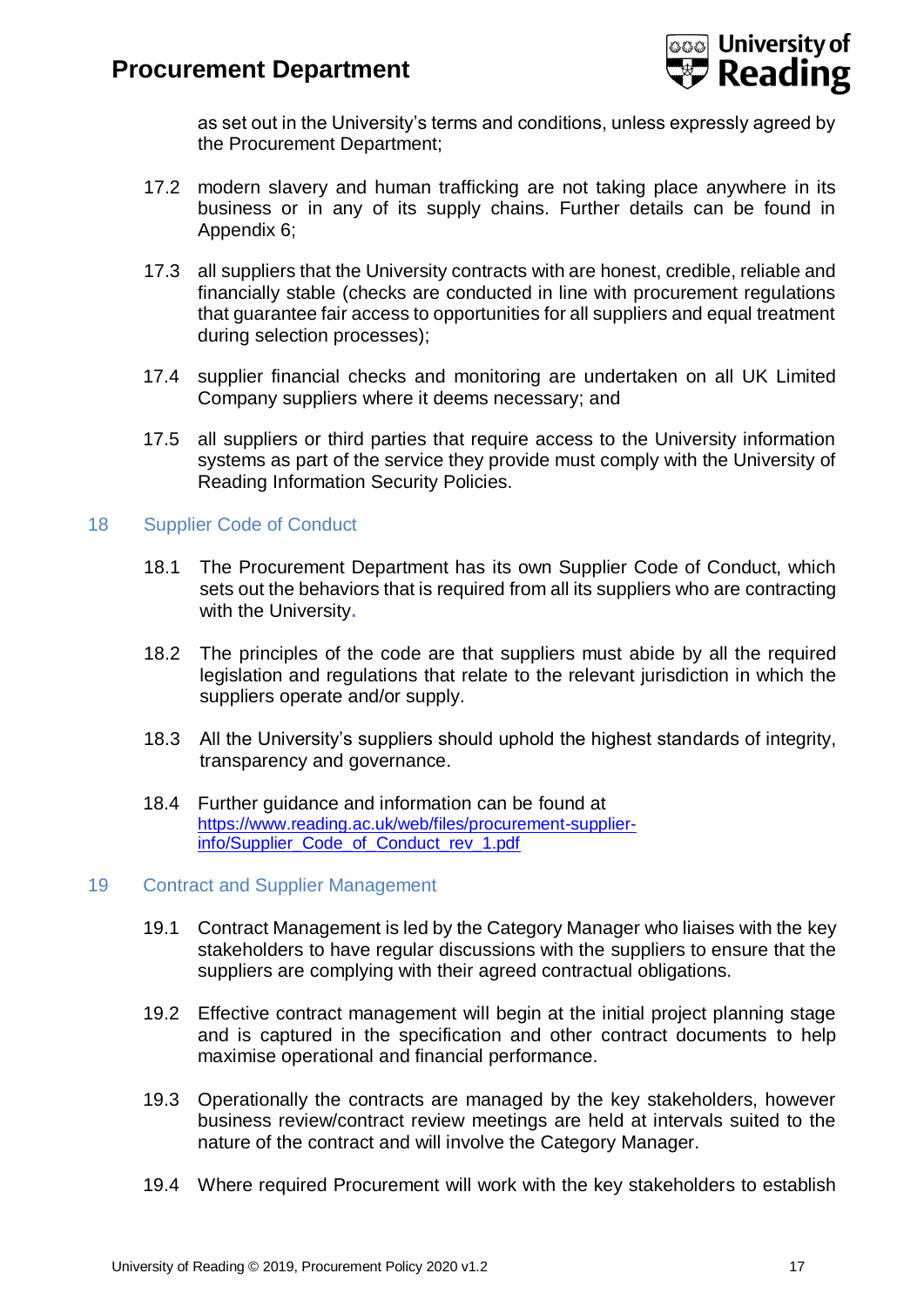

roles, responsibilities and accountability as part of the on-going contract/supplier management.

- 19.5 Where the contract allows, suppliers will be continually measured on their performance against pre-agreed KPIs in line with the specification and the terms of the contract.
- <span id="page-17-0"></span>20 Sale and Disposal of University Goods
	- 20.1 The sale or disposal of goods must comply with the Financial Regulations.
	- 20.2 The University's Re-use Policy expands on the University's Environmental & Energy Policy to provide a framework for waste minimization through the reuse of resources. The Re-use Policy sets out a hierarchy of re-use which should be followed by Schools and Functions. Further information can be found at <https://sites.reading.ac.uk/sustainability/policies-and-strategies/>
	- 20.3 No items can be donated or sold to staff, students or outside organisations except in exceptional circumstances (see 21.5 below), and in consultation with the Director of Procurement. Health and Safety implications will need to be considered. All requests for disposal, irrespective of the value, must be approved by the Head of School/Function.
	- 20.4 Prior to requesting disposal via processes coordinated by Sustainability Services, Schools/Functions should offer any unwanted item to other users within the University, to ensure full use has been made of the asset [\(https://sites.reading.ac.uk/sustainability/recycling/re-use/](https://sites.reading.ac.uk/sustainability/recycling/re-use/) gives further details).
	- 20.5 Certain types of items that are not re-used after a period of time may be donated or sold to staff, students or external charities and local organisations by Schools/Functions, in consultation with Sustainability Services and Procurement. People or organisations acquiring items through this route will need to complete certain documentation, which may include a formal consent form or a contract. This is not the case for data-holding items, hazardous waste, or items covered under Waste Electrical and Electronic Equipment (WEEE) regulations, which must be disposed of securely via disposal processes coordinated by Sustainability Services.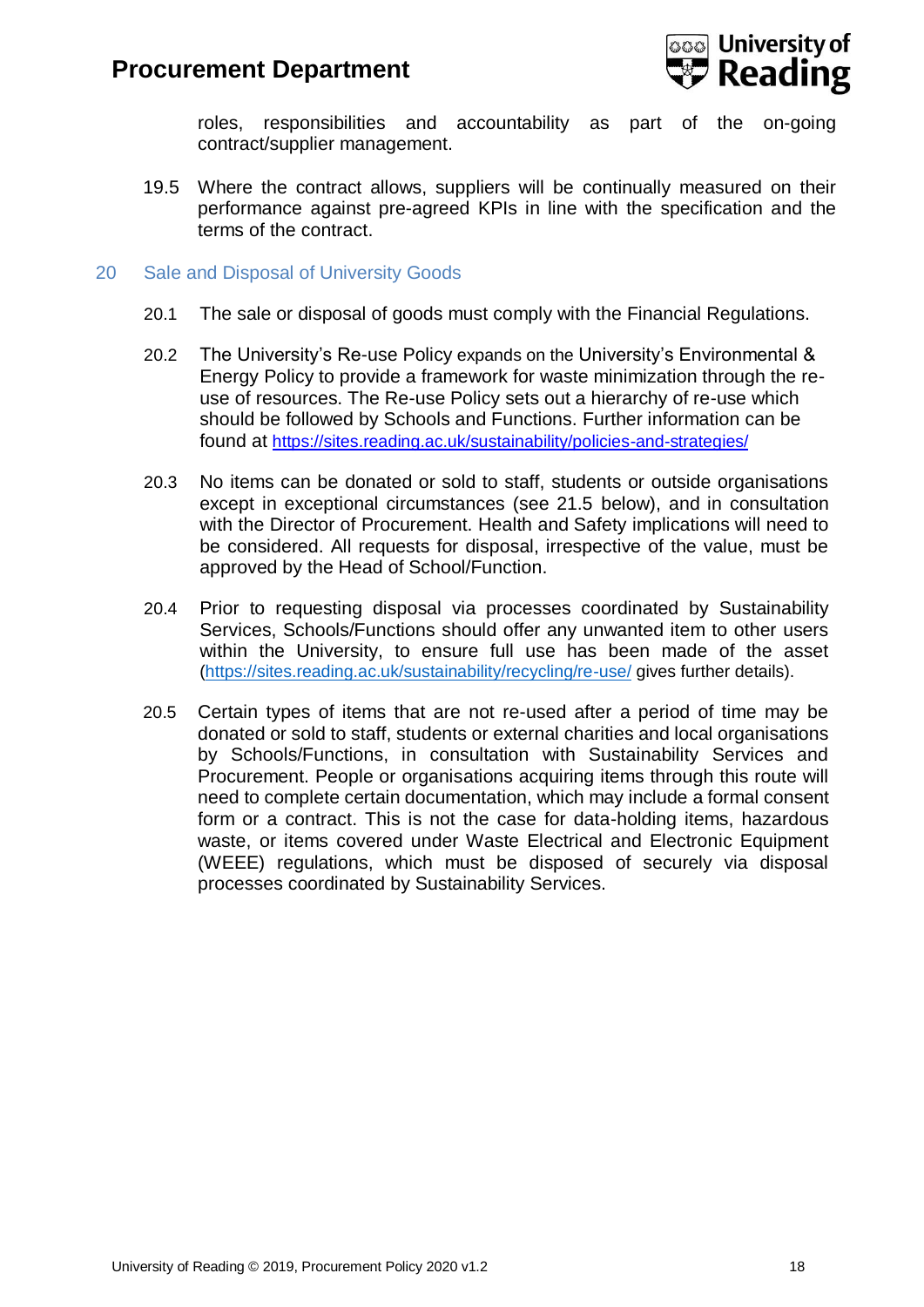

# <span id="page-18-0"></span>**APPENDIX 3: LEGISLATIVE AND CONTRACTUAL COMPLIANCE**

The Procurement Department must ensure that the University complies with all applicable legislation. This will include (but is not limited to) the following:

Public Contracts Regulations 2015 <https://www.legislation.gov.uk/uksi/2015/102/contents>

EU Procurement Directives <https://www.gov.uk/guidance/transposing-eu-procurement-directives>

The Public Sector Bodies (Websites and Mobile Applications) Accessibility Regulations 2018 [www.legislation.gov.uk/uksi/2018/852/contents/made](http://www.legislation.gov.uk/uksi/2018/852/contents/made)

The Bribery Act 2010 <http://www.legislation.gov.uk/ukpga/2010/23/contents>

Modern Slavery Act 2015 <http://www.legislation.gov.uk/ukpga/2015/30/contents>

The Freedom of Information Act 2000 <https://www.legislation.gov.uk/ukpga/2000/36/contents>

Public Services (Social Value) Act 2012 <http://www.legislation.gov.uk/ukpga/2012/3/notes/division/1>

Health & Safety at Work Act <http://www.legislation.gov.uk/ukpga/1974/37>

Criminal Finance Act 2017 <http://www.legislation.gov.uk/ukpga/2017/22/contents/enacted>

Counter Terrorism and Security Act 2015 <http://www.legislation.gov.uk/ukpga/2015/6/contents/enacted>

The General Data Protection Regulation 2016/679 <https://eugdpr.org/>

The Data Protection Act 2018 <http://www.legislation.gov.uk/ukpga/2018/12/contents/enacted>

The Payment Card Industry Data Security Standard [https://pcicompliance.stanford.edu/sites/g/files/sbiybj7706/f/pci\\_dss\\_v3-2.pdf](https://pcicompliance.stanford.edu/sites/g/files/sbiybj7706/f/pci_dss_v3-2.pdf)

Public sector off-payroll working for clients <https://www.gov.uk/topic/business-tax/ir35>

Sale of Goods Act 1979, as amended by the Sale of Supply of Goods Act 1994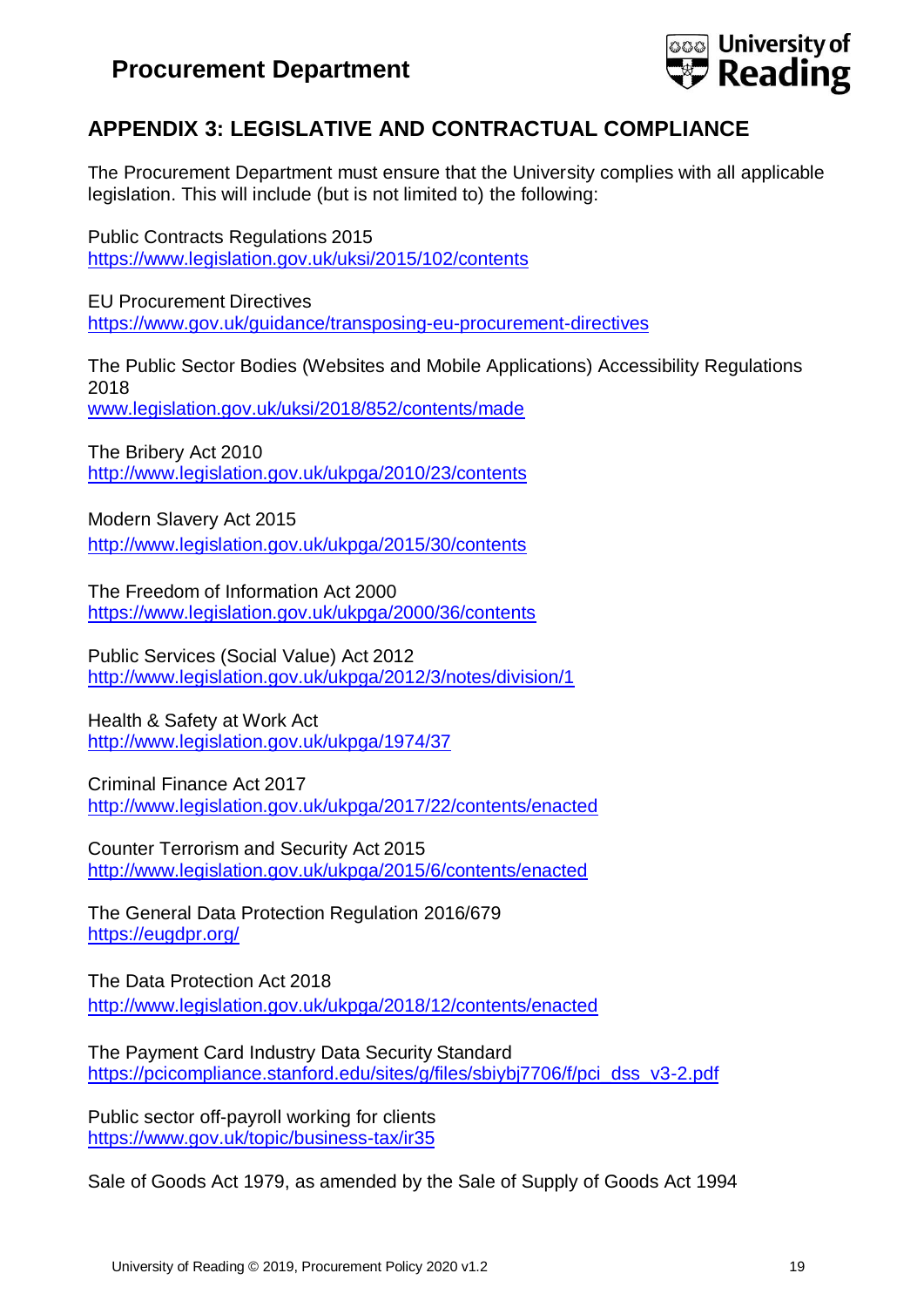

<https://www.legislation.gov.uk/ukpga/1979/54>

Transfer of Undertakings (Protection of Employment) Regulations 2006 (TUPE) <http://www.legislation.gov.uk/uksi/2006/246/contents/made>

Waste Electrical and Electronic Equipment (WEEE) Regulations 2013 <http://www.legislation.gov.uk/uksi/2013/3113/contents/made>

Equality Act 2010 <http://www.legislation.gov.uk/ukpga/2010/15/notes/contents>

Fraud Act 2006 <http://www.legislation.gov.uk/ukpga/2006/35/contents>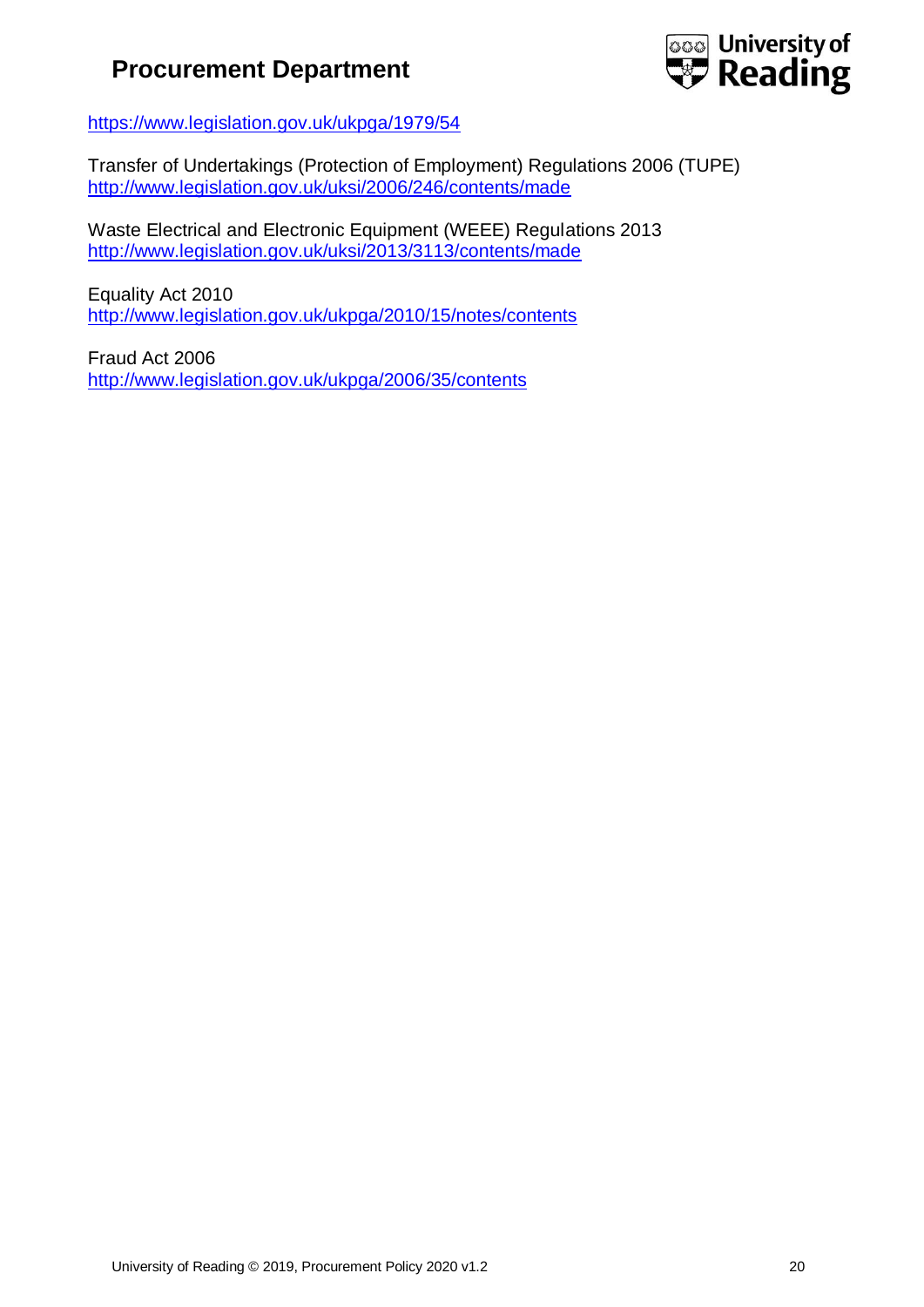

# <span id="page-20-0"></span>**APPENDIX 4: HEALTH & SAFETY**

# <span id="page-20-1"></span>**1 University Responsibilities**

- 1.1 The Health and Safety at Work Act places a general duty on the University to ensure that plant, articles and substances used at work are safe and without risks to health.
- 1.2 If applicable the Estates Department will be consulted prior to any purchase of any goods, works and services that would affect the building or building services.
- 1.3 The Management of Health and Safety at Work Regulations require the University to ensure that by effective planning, risks are controlled by careful selection and design of equipment, articles and substances.
- 1.4 Further guidance and information can be obtained from Health & Safety **Services** [www.reading.ac.uk/internal/health-and-safety/](http://www.reading.ac.uk/internal/health-and-safety/)

### <span id="page-20-2"></span>**2 School/Function Responsibilities**

- 2.1 It is the responsibility of the Head of School or Function authorising the purchase to ensure that goods and services are selected thatwhich are suitably safe and without risks to health.
- 2.2 The way in which the School or Function intends to use the goods/services will be subject to a risk assessment. The specification of the goods/services must then be in accordance with the assessment.
- 2.3 Schools/Functions should seek advice from their Health & Safety Co-Ordinator or the Health and Safety Services Director if they are in any doubt about the Health and Safety legislation or their responsibilities.

## <span id="page-20-3"></span>**3 Specific Legal Requirements**

Outlined below are some of the main health and safety requirements which relate to the purchasing of equipment and substances. Heads of School or Function must ensure that these requirements are met. This list is not an exhaustive list.

### <span id="page-20-4"></span>3.1 Work Equipment

- 3.1.1 The Provision and Use of Work Equipment Regulations and the Supply of Machinery Regulations require the University to select equipment that has been designed and constructed to comply with any EC Essential Safety Requirements relating to that equipment.
- 3.1.2 All equipment purchased (or acquired second hand) must be safe to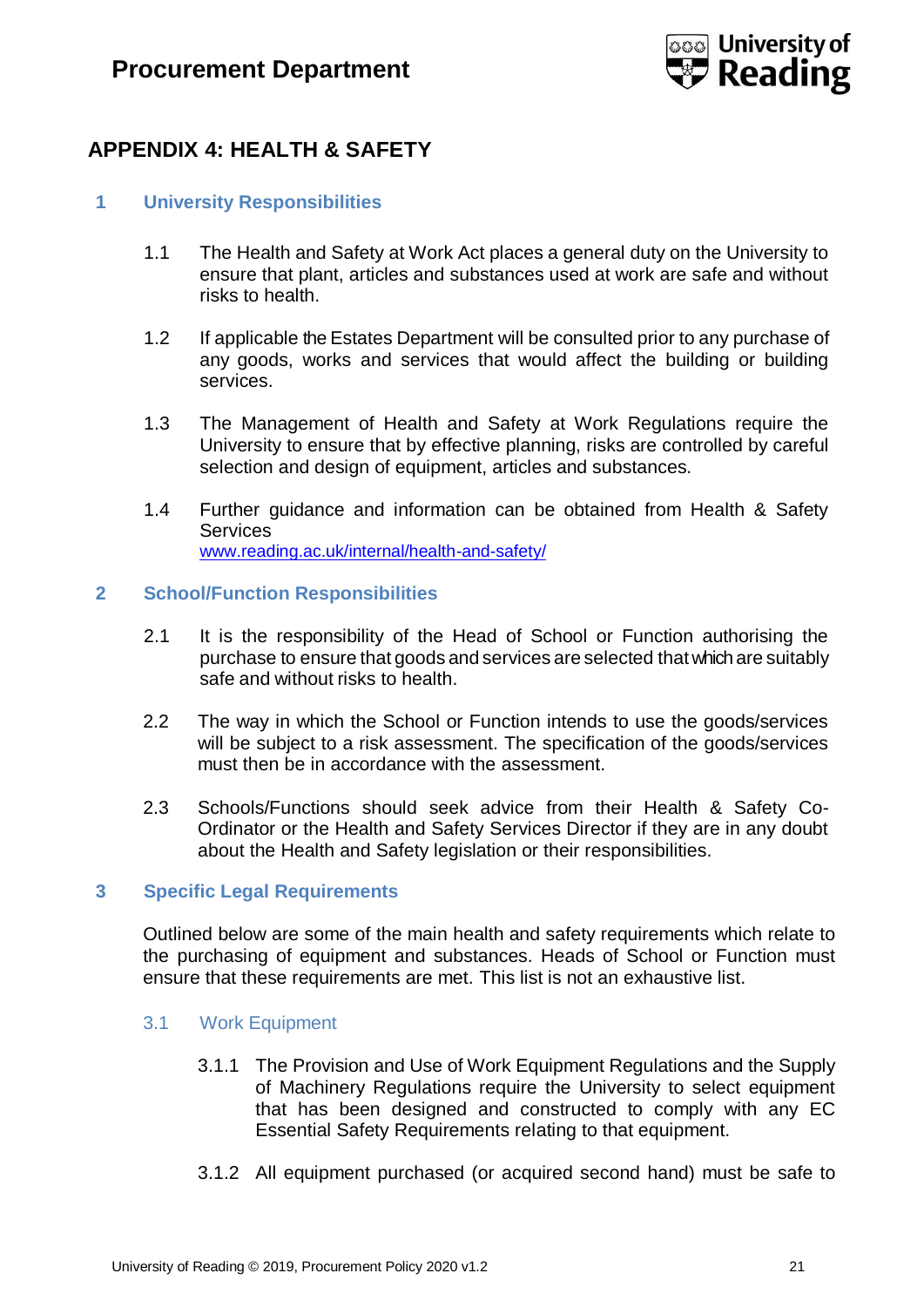

use, maintained and must be suitable in terms of its initial integrity, the place where it will be used and the purpose for which it will be used.

- 3.1.3 Before new equipment is put into use, a risk assessment must be carried out to determine its suitability. When selecting work equipment, departments must take account of ergonomic factors and should select the least hazardous type of equipment that can adequately perform the task. For example, preference should be given to equipment that reduces health and safety risks to users to as low as is reasonably practicable.
- 3.1.4 Safety features such as the following, should be selected whenever possible:
	- low noise or vibration levels:
	- low voltage electrical equipment;
	- lightweight (reducing manual handling risks);
	- Adjustable dimensions (improving ergonomic fit).

Written instructions provided by the supplier must be made available to those using the equipment and spare copies should be kept.

- <span id="page-21-0"></span>3.2 Display Screen Equipment (DSE)
	- 3.2.1 The Health and Safety (Display Screen Equipment) Regulations require the University to ensure that Display Screen Equipment (DSE) used by DSE users meets the requirements laid down in the Schedule to the Regulations.
	- 3.2.2 Further guidance on the suitability of DSE equipment can be obtained from the Procurement Department or Health & Safety Services. Guidance is also contained in 'University Safety Code of Practice 13 – Display Screen Equipment'.

### <span id="page-21-1"></span>3.3 Furniture and Furnishings

- 3.3.1 The Furniture and Furnishings (Fire) (Safety) Regulations require the University to purchase furniture and furnishings which are flame retardant, comply with the relevant British Standards and are labelled accordingly.
- 3.3.2 Further guidance is contained in 'University Safety Code of Practice 34 – Fire Safety Management'.

# <span id="page-21-2"></span>3.4 Hazardous Substances

3.4.1 The Control of Substances Hazardous to Health Regulations prohibits the University from carrying out work with hazardous substances unless a suitable and sufficient assessment of the health risks from exposure to that substance has first been undertaken.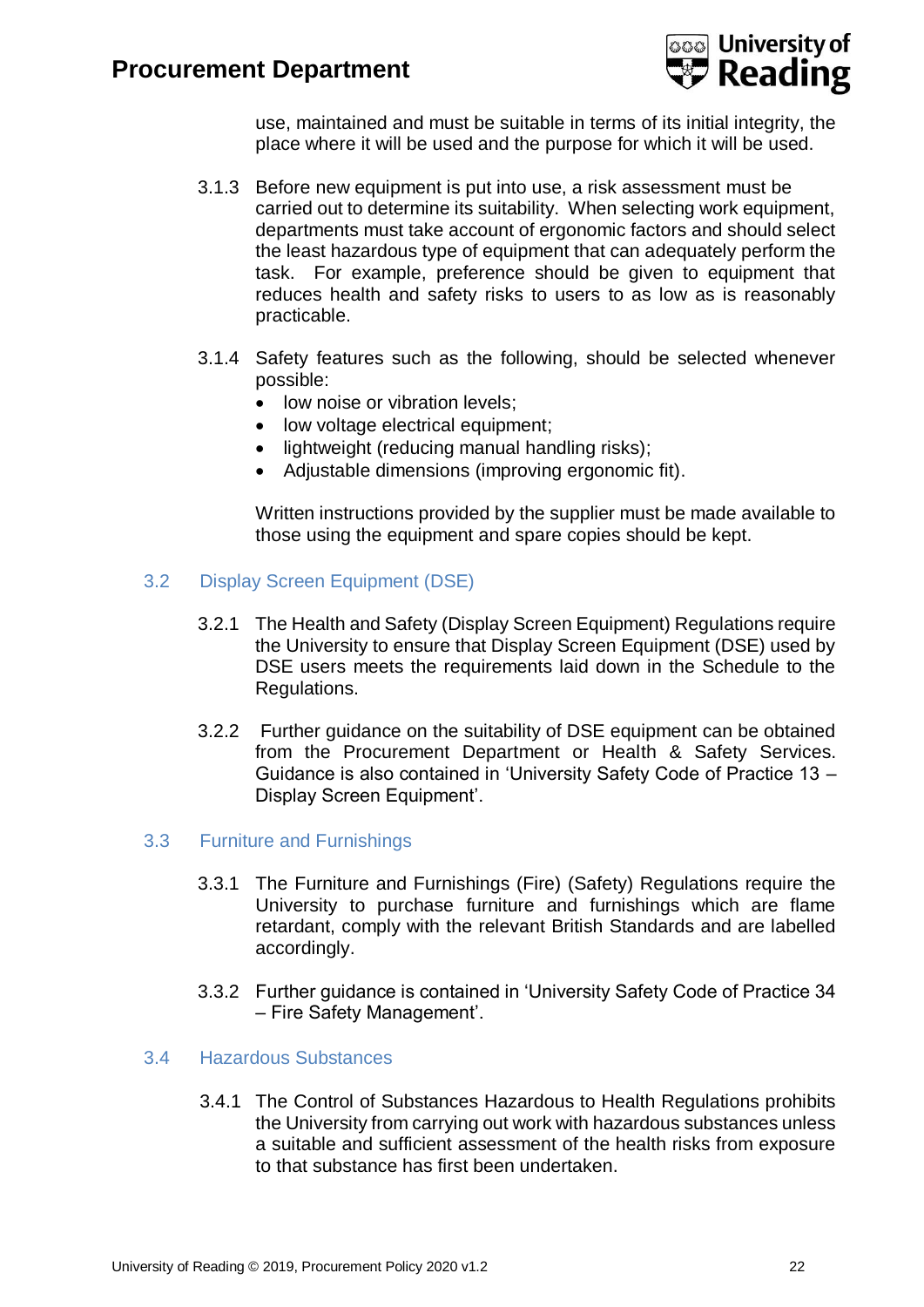

3.4.2 Information, in the form of material safety data sheets, regarding the hazard(s) of the substances proposed to be used, must be obtained from the supplier and considered as part of the COSHH assessment. As far as is reasonably practicable, the least hazardous substance, or form of the substance, should be selected. Disposal of hazardous substances should also be considered, prior to making the purchase.

# <span id="page-22-0"></span>3.5 Personal Protective Equipment (PPE)

- 3.5.1 The Personal Protective Equipment at Work Regulations require the University to select and provide suitable personal protective equipment (PPE) in accordance with the findings of the risk assessment for the activity in question. Such PPE must be provided to employees free of charge.
- 3.5.2 PPE purchased must comply with the appropriate European Standards (BS EN) and should be CE-marked accordingly. Further guidance is contained in 'University Safety Code of Practice 27 – Personal Protective Equipment'.

### <span id="page-22-1"></span>3.6 Radioactive Materials

3.6.1 Radioactive materials must be ordered, used and disposed of as described in 'University Safety Code of Practice 16 'Radiation Safety Management System' and associated Safety codes of Practice. Copies of these are available from the Health & Safety Services.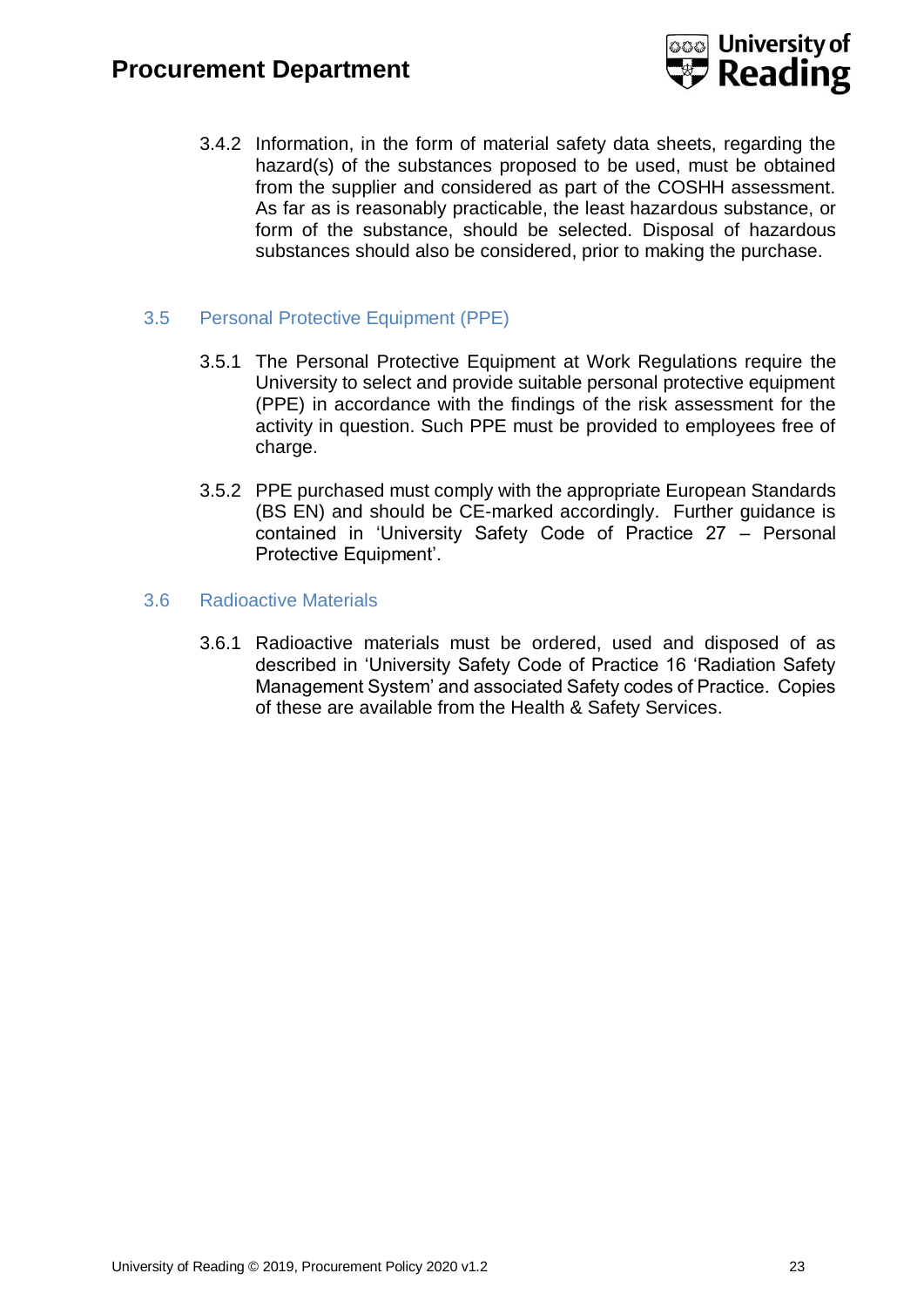

# <span id="page-23-0"></span>**APPENDIX 5: SUSTAINABLE PROCUREMENT**

- 1 The University acknowledges its responsibilities in carrying out all procurement activities in an environmentally responsible and sustainable manner.
- 2 The Procurement Department will embed sustainable procurement actions and work collaboratively with all stakeholders to ensure compliance with all relevant environmental legislation taking into consideration the following actions:
	- 2.1 Ensure that all procurement decisions are taken:
		- i) with regard to the University Energy & Environmental Policy;
		- ii) in accordance with the University environmental/energy management system (EMS/EnMS);
		- iii) assess the impact of on-going spend relating to environmental aspects;
		- iv) where appropriate incorporate social benefits into all procurement activities;
		- v) ensure that life cycle cost and carbon footprint are considered prior to procurement decisions and given the appropriate weightings. Three areas which should be considered when establishing life cycle costs are; i) Maintenance costs, ii) yearly running costs and iii) disposal costs.
	- 2.2 Work with suppliers to:
		- i) make them aware of the University's Energy & Environmental Policies, EMS/EnMS;
		- ii) explore opportunities for recycling of materials as appropriate;
		- iii) help them understand the University sustainability objectives and find lower impact alternatives;
		- iv) spread sustainability improvements throughout the supply chain;
		- v) deliver environmentally products and services through a low carbon and environmentally sustainable supply chain;
		- vi) encourage the University's Contracted Suppliers to include SMEs and local suppliers in their supply chain.
	- 2.3 Work with internal customers to:
		- i) review their consumption of, utilities, goods and materials, in order to reduce usage and adopt more environmentally sound products, including the use of sustainable products as appropriate;
		- ii) specify, wherever possible and reasonably practicable, the use of environmentally sound materials and products. Ensure opportunities are given for the inclusion within all specifications for suppliers to submit offers for environmentally sound alternatives;
		- iii) address any obstacles which could restrict SMEs and local suppliers to bid for any goods/services or works.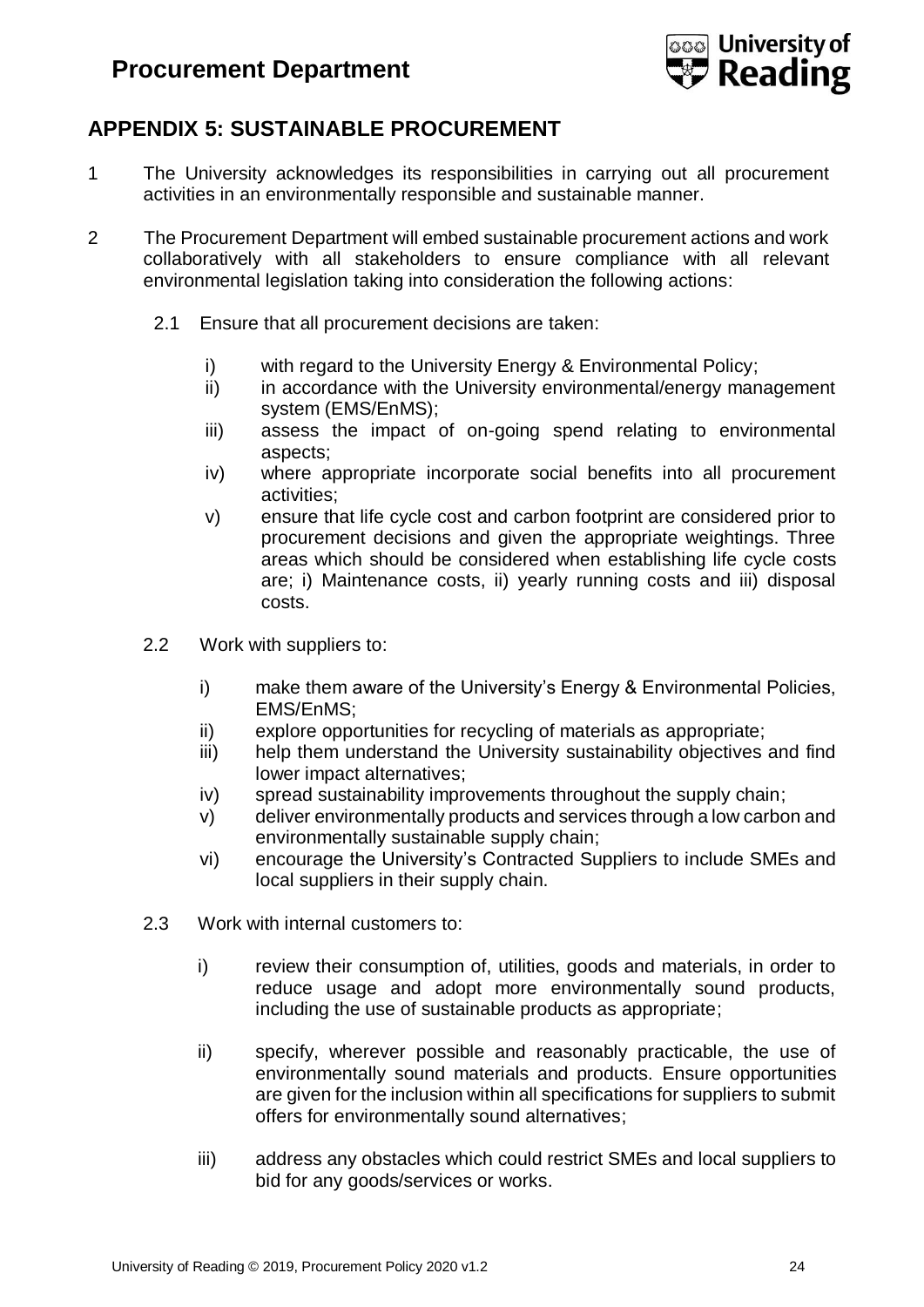

3 Further guidance and information can be obtained from the Sustainability Services: <https://sites.reading.ac.uk/sustainability/>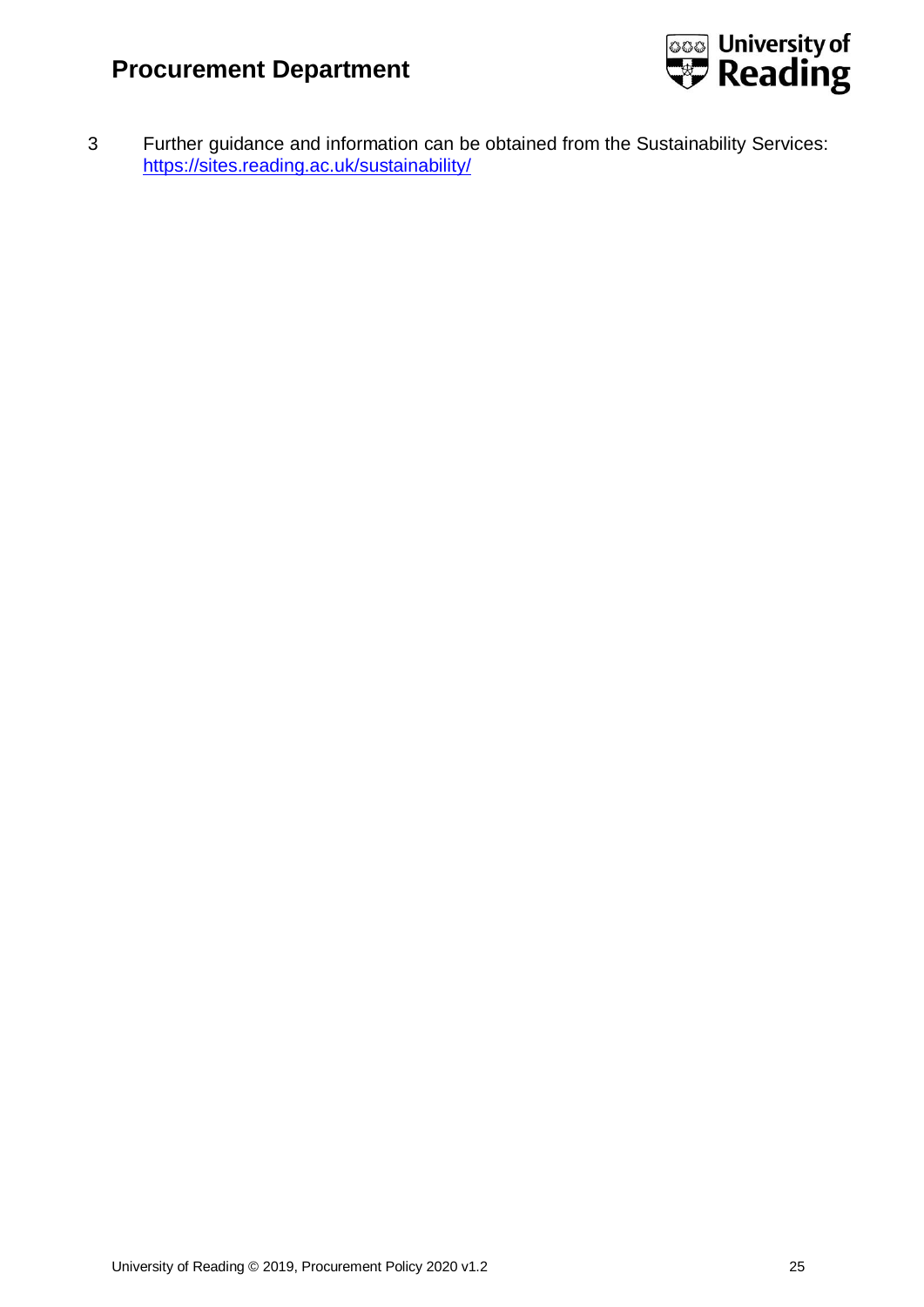.



# <span id="page-25-0"></span>**APPENDIX 6: MODERN SLAVERY AND HUMAN TRAFFICKING**

- 1 Modern slavery and human trafficking are crimes and constitute a violation of fundamental human rights. They take various forms, such as slavery, servitude, forced and compulsory labour and human trafficking, all of which have in common the deprivation of a person's liberty by another in order to exploit them for personnel or commercial gain.
- 2 The University has a zero-tolerance approach to modern slavery and human trafficking. It is committed to acting ethically and with integrity in all its business dealings and relationships. It seeks to ensure modern slavery and human trafficking are not taking place anywhere within the organisation or in any of its supply chains.
- 4 The University is also committed in taking reasonable steps to ensure there is transparency across the business and in its approach to tackling modern slavery and human trafficking throughout its supply chains, which is consistent with the disclosure obligations under the Modern Slavery Act 2015. The same high standards are expected from all its contractors, suppliers (and their supply chains), and other business partners and as part of the contracting processes specific prohibitions against the forced, compulsory or trafficked labour or anyone held in slavery or servitude, whether adults or children.
- 4 Concerns about any issue or suspicion of modern slavery and human trafficking in any parts of the business or supply chains of any supplier should be raised at the earliest possible stage to the Director of Procurement or, if a member of staff, via the University's Whistleblowing procedure.
- 5 The University of Reading's Anti-slavery statement can be found at <http://www.reading.ac.uk/>